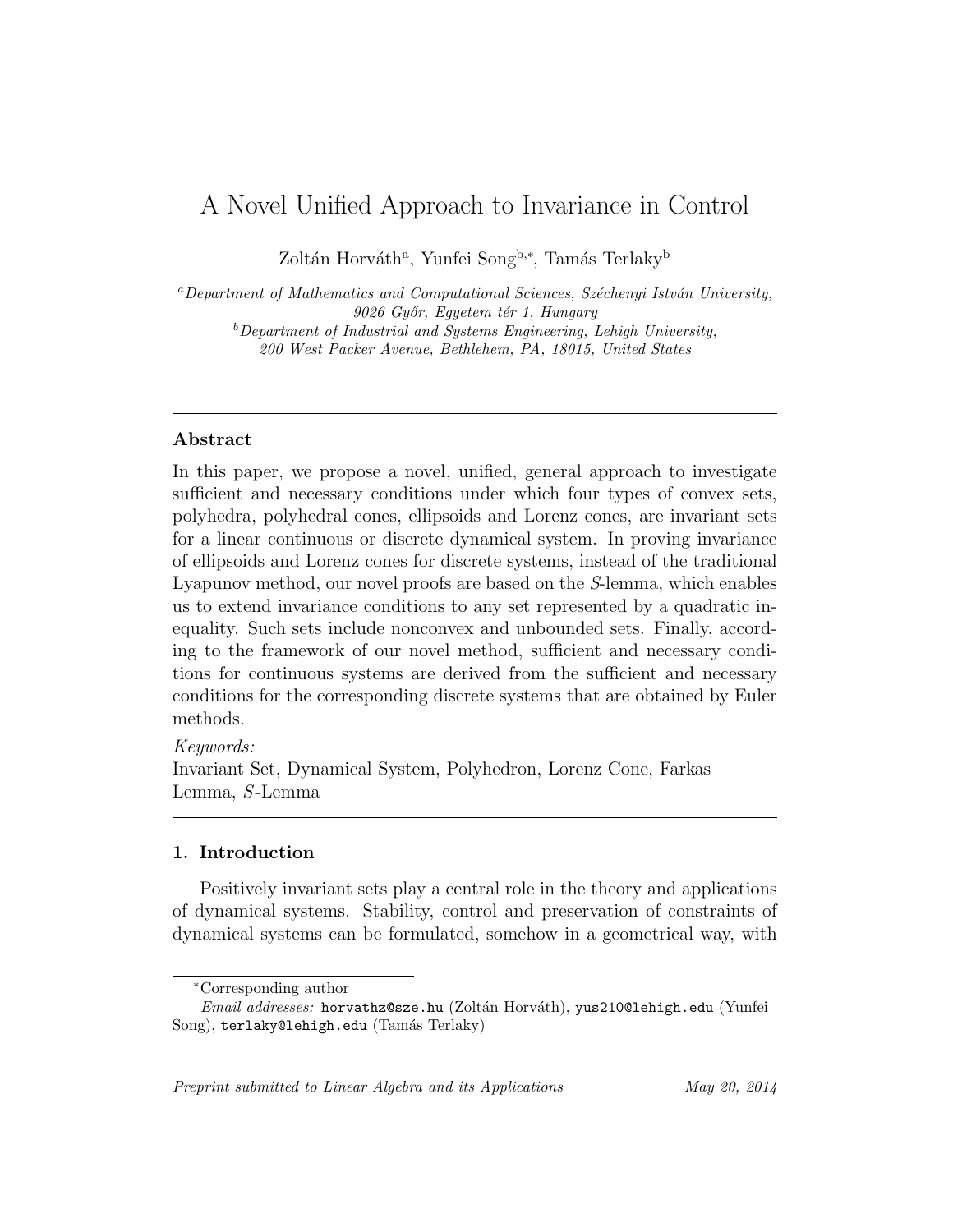the help of positively invariant sets. For a given dynamical system, both of continuous or discrete time, a subset of the state space is called positively invariant set for the dynamical system if containing the system state at a certain time then forward in time all the states remain within the positively invariant set. Geometrically, the trajectories cannot escape from a positively invariant set if the initial state belongs to the set. The dynamical system is often a controlled system of which the maximal (or minimal) positively invariant set is to be constructed.

It is well known, see e.g., Blanchini [6], Blanchini and Miani [8], and Polanski [21], that the Lyapunov stability theory is used as a powerful tool in obtaining many important results in control theory. The basic framework of the Lyapunov stability theory synthesizes the identification and computation of a Lyapunov function of a dynamical system. Usually positive definite quadratic functions serve as candidate Lyapunov functions. Sufficient and necessary conditions for positive invariance of a polyhedral set with respect to discrete dynamical systems were first proposed by Bitsoris [4, 5]. A novel positively invariant polyhedral cone was constructed by Horváth  $[16]$ . The Riccati equation was proved to be connected with ellipsoidal sets as invariant sets of linear dynamical systems, see e.g., Lin et al. [18] and Zhou et al. [30]. Some fundamental results about Lorenz cones as invariant sets are given by Birkhoff [3], Schneider and Vidyasagar [24], Stern and Wolkowicz [25], and Valcher and Farina [28]. Birkhoff [3] proposed a necessary condition for a linear transformation to be invariant on a convex cone. The concept of cross positive matrices was introduced by Schneider and Vidyasagar [24] in an attempt to prove positive invariance of a Lorenz cone. According to Nagumo's theorem [20] and the theory of cross positive matrices, Stern and Wolkowicz [25] presented sufficient and necessary conditions for a Lorenz cone to be positively invariant with respect to a linear continuous system. A novel proof of the spectral characterization of real matrices that leaves a polyhedral cone invariant was proposed by Valcher and Farina [28]. The spectral properties of the matrices, e.g., theorems of Perron-Frobenius type, were connected to set positive invariance by Vandergraft [24].

In this paper we deal with dynamical systems in finite dimensional spaces and introduce a novel and unified method for the determination of whether a set is a positively invariant set for a linear dynamical system. Here the sets are ellipsoids, polyhedral sets or - not necessarily convex - second order sets including Lorenz cones. In addition, we formulate optimization methods to check the resulting equivalent conditions.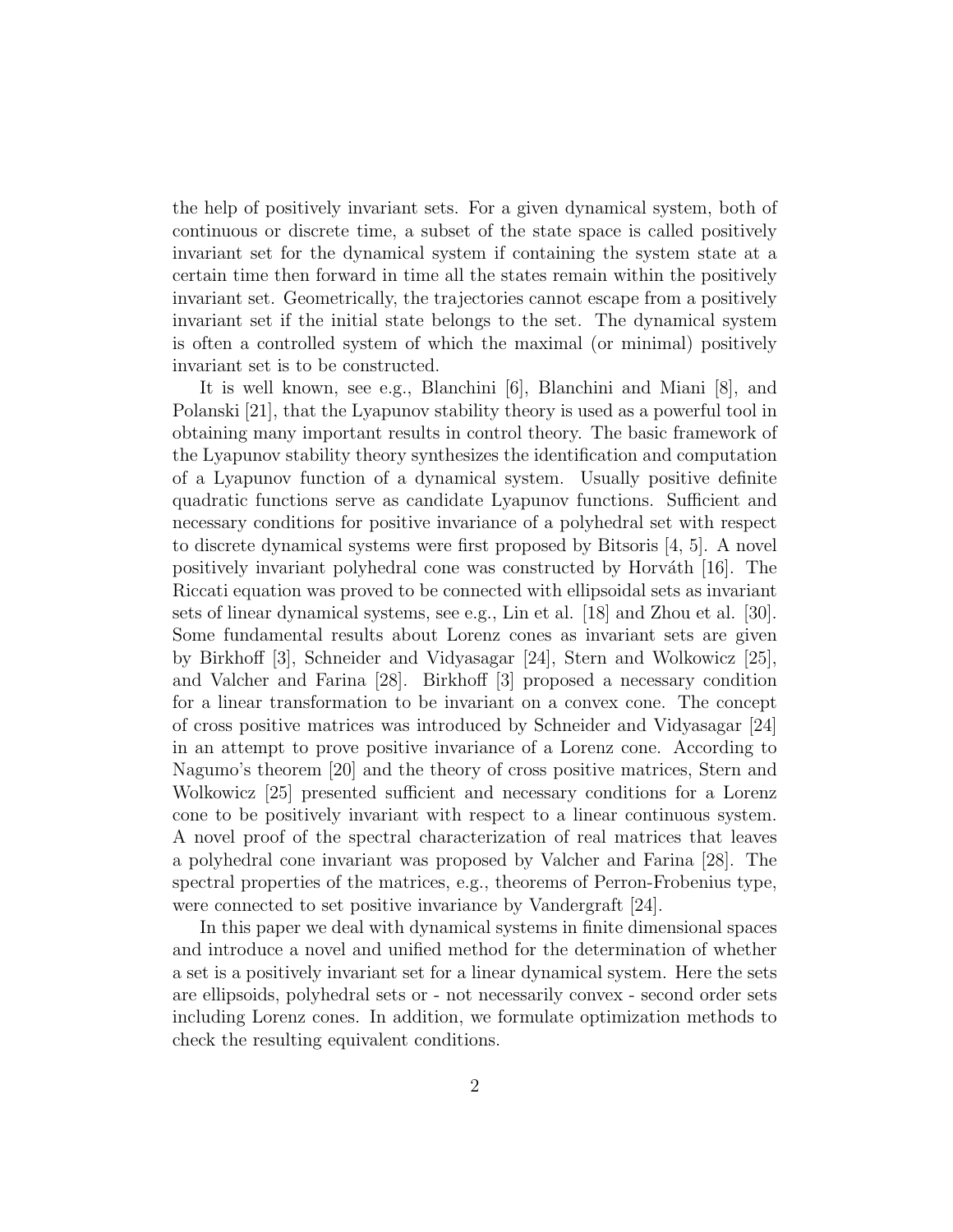The main tool in the continuous time case consists of the explicit computation of the tangent cones of the positively invariant sets and their application along the lines of the Nagumo theorem [20]. This theorem says that a set is positively invariant, under some conditions on solvability of the underlying differential equation, if and only if at each point of the set, the vector field of the differential equation points toward the tangent cone at that point. The resulting conditions are constructive in the sense that they can be checked by well established optimization methods. Our unified approach is based on optimization methodology. The analysis in the discrete case is based on the theorems of alternatives of optimization, namely on the Farkas lemma [23] and the S-lemma [22, 29]. Let us mention that the technique with the tangent cones in the continuous time case and the theorem of alternatives of optimization in the discrete case show common features.

First, in the paper, we consider various sets as candidates for positively invariant sets with respect to a discrete system. Sufficient and necessary conditions for the four types of sets are derived using the Farkas lemma [23] and the S-lemma [22, 29], respectively. The Farkas lemma and the S-lemma are frequently referred to as Theorems of the Alternatives in the optimization literature. Note that the approach based on the Farkas lemma is originally due to Bitsoris [4, 5]. Our approach, based on the S-lemma for ellipsoids and Lorenz cones, is not only simpler compared to the traditional Lyapunov theory based approach, but also highlights the strong relationship between control and optimization theories. It also enables us to extend invariance conditions to any set represented by a quadratic inequality. Such sets include nonconvex and unbounded sets. Positively invariant sets for continuous systems are linked to the ones for discrete systems by applying Euler method. The forward Euler method or backward Euler method is used to discretize a continuous system to a discrete system. According to [17], we have that both the continuous and discrete systems can share the same set as a positively invariant set when the discretization steplength is bounded by a certain value. In [17], we prove that there exists a uniform upper bound of the steplength for both the forward and backward Euler methods (only the backward Euler method) such that the discrete and continuous systems can share a polyhedron or a polyhedral cone (an ellipsoid or a Lorenz cone) as a positively invariant set. Some geometrical properties of the original trajectory, i.e., the solution of the continuous system, the forward Euler trajectory, and the backward Euler trajectory are discussed. Then, sufficient and necessary conditions under which the four types of convex sets are positively invariant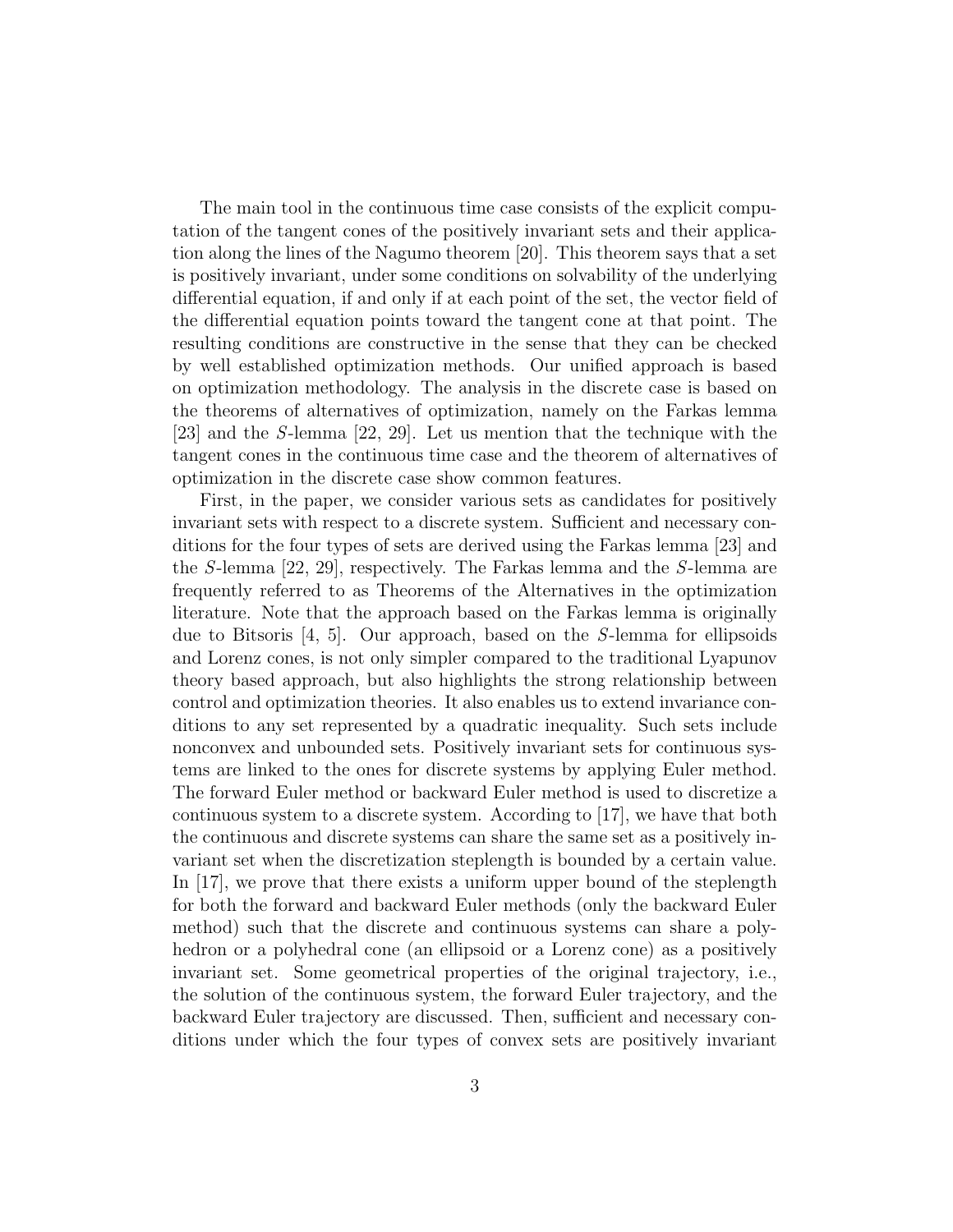sets for the continuous systems are derived by using Euler methods and the corresponding sufficient and necessary conditions for the discrete systems.

The novelty of this paper is that we propose a simple, novel, unified approach, different from the traditional Lyapunov stability theory approach, to derive conditions for the four types of sets to be positively invariant sets with respect to discrete systems. Our approach is based on the S-lemma when ellipsoids and Lorenz cones are considered for the discrete system. We also establish a framework according to Euler methods to derive conditions for the four types of sets with respect to the continuous systems to be positively invariant.

Notation and Conventions. To avoid unnecessary repetitions, the following notations and conventions are used in this paper. A dynamical system, positively invariant, and sufficient and necessary condition for positive invariance are called a system, invariant, and invariance condition, respectively. The sets considered in this paper are non-empty, closed, and convex sets if not specified otherwise. The interior and the boundary of a set  $S$  is denoted by int(S) and  $\partial S$ , respectively. A matrix Q to be positive definite, positive semidefinite, negative definite, and negative semidefinite matrix is denoted by  $Q \succ 0$ ,  $Q \succeq 0$ ,  $Q \prec 0$ , and  $Q \preceq 0$ , respectively. The *i*-th row of a matrix G is denoted by  $G_i^T$ . The eigenvalues of a real symmetric matrix  $Q$ , whose eigenvalues are always real, are ordered as  $\lambda_1 \geq \lambda_2 \geq ... \geq \lambda_n$ , and the corresponding eigenvectors are denoted by  $u_1, u_2, ..., u_n$ . The spectrum of  $Q$  is represented by  $\lambda(Q) = \max\{|\lambda_i(Q)|\}$ , and inertia $\{Q\} = \{\alpha, \beta, \gamma\}$  indicates that the number of positive, zero, and negative eigenvalues of  $Q$  are  $\alpha, \beta$ , and  $\gamma$ , respectively. The index set  $\{1, 2, ..., n\}$  is denoted by  $\mathcal{I}(n)$ . The inner product of vectors  $x, y \in \mathbb{R}^n$  is represented by  $x^T y$ .

This paper is organized as follows: in Section 2, the related basic concepts and theorems are introduced. Our main results are shown in Section 3, in which invariance conditions of polyhedral sets, ellipsoids, and Lorenz cones for continuous and discrete systems are presented. In Section 4, some numerical examples are given to illustrate the invariance conditions presented in Section 3. Finally, our conclusions are summarized in Section 5.

#### 2. Basic Concepts and Theorems

In this section, the basic concepts and theorems related to invariant sets for dynamical systems are introduced.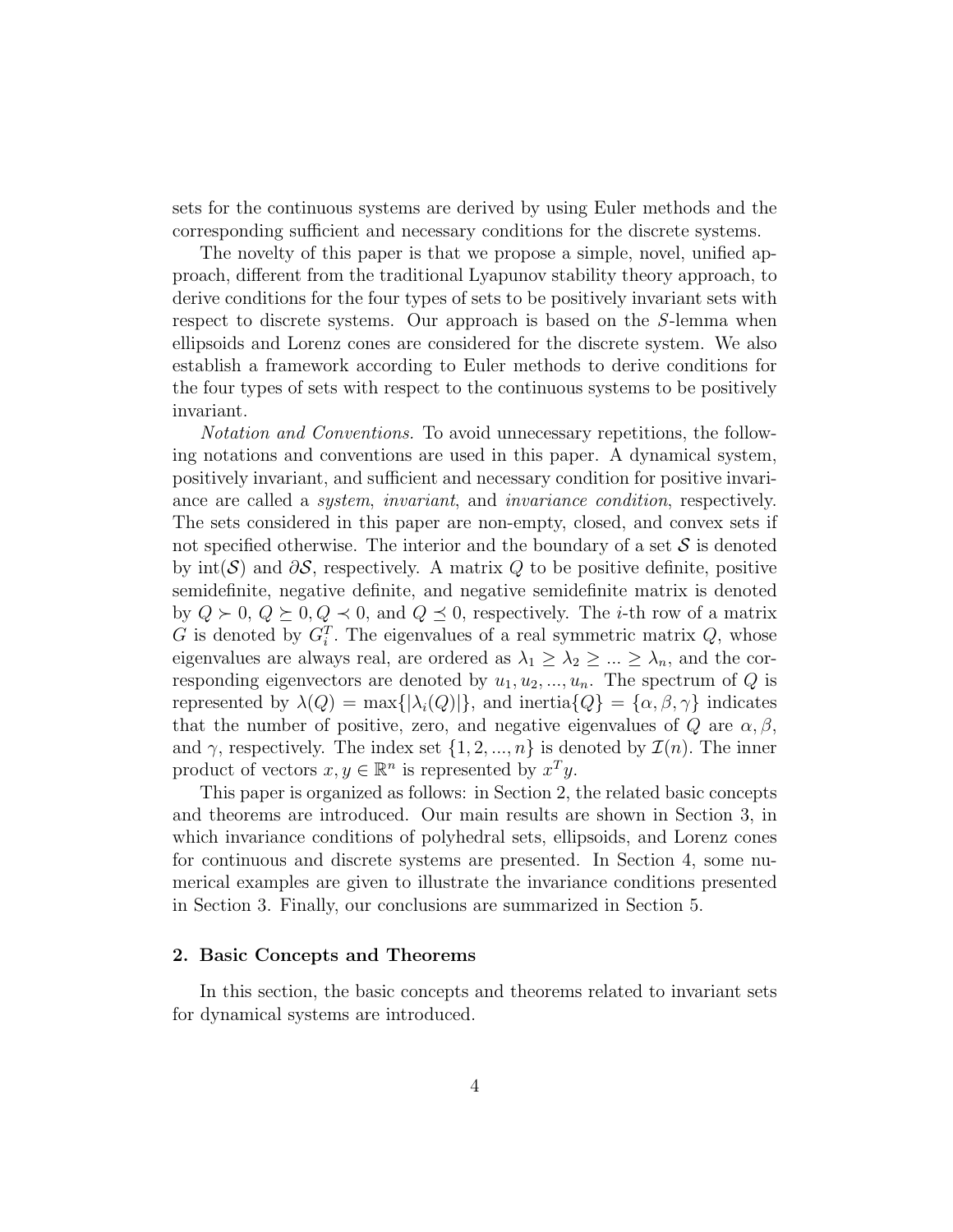#### 2.1. Linear Dynamical System

In this paper, we consider discrete and continuous linear dynamical systems, respectively described by the following equations:

$$
x_{k+1} = Ax_k,\tag{1}
$$

$$
\dot{x}(t) = Ax(t),\tag{2}
$$

where  $A \in \mathbb{R}^{n \times n}$  is a constant real matrix,  $x_k, x(t) \in \mathbb{R}^n$  are the state variables,  $t \in \mathbb{R}$ , and  $k \in \mathbb{N}$ . We may assume, without loss of generality, that A is not the zero matrix. The study of invariant sets is the main subject of this paper, thus now we introduce invariant sets for both discrete and continuous linear systems.

**Definition 2.1.** A set  $S \subseteq \mathbb{R}^n$  is an invariant set for the discrete system (1) *if*  $x_k$  ∈ S *implies*  $x_{k+1}$  ∈ S, for all  $k \in \mathbb{N}$ .

**Definition 2.2.** A set  $S \subseteq \mathbb{R}^n$  is an invariant set for the continuous system (2) if  $x(0) \in S$  implies  $x(t) \in S$ , for all  $t \geq 0$ .

In fact, the sets given in Definition 2.1 and 2.2 conventionally refer to positively invariant sets. Considering that only positively invariant sets are studied in this paper, we simply call them invariant sets. One can prove the following properties: the operators A (or<sup>1</sup>  $e^{At}$ ) leave S invariant if S is an invariant set for the discrete (or continuous) systems.

**Proposition 2.3.** [2, 9] The set S is an invariant set for the discrete system (1) if and only if  $AS \subseteq S$ . Similarly, the set S is an invariant set for the continuous system (2) if and only if  $e^{At}S \subseteq S$ .

### 2.2. Convex Sets

In this paper, we investigate invariance conditions for a family of convex sets, namely polyhedral sets, ellipsoids, and Lorenz cones.

A polyhedron, denoted by  $P \subseteq \mathbb{R}^n$ , can be defined as the intersection of a finite number of half-spaces:

$$
\mathcal{P} = \{x \in \mathbb{R}^n \,|\, Gx \le b\},\tag{3}
$$

<sup>&</sup>lt;sup>1</sup>The exponential function with respect to a matrix is defined as  $e^{At} = \sum_{k=0}^{\infty} \frac{1}{k!} (A^k t^k)$ .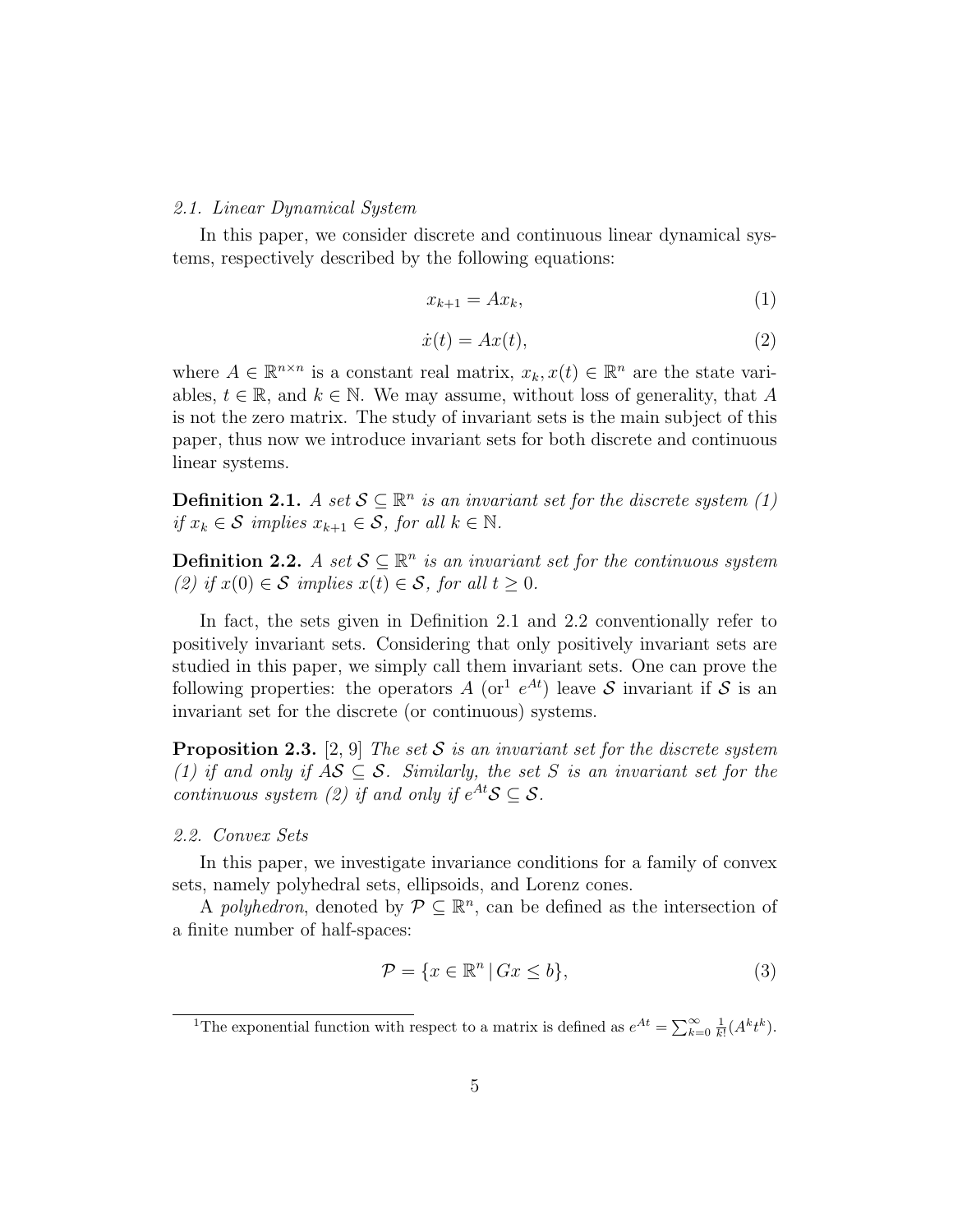where  $G \in \mathbb{R}^{m \times n}$ ,  $b \in \mathbb{R}^m$ , or equivalently, as the sum of the convex combination of a finite number of points and the conic combination of a finite number of vectors:

$$
\mathcal{P} = \left\{ x \in \mathbb{R}^n \, | \, x = \sum_{i=1}^{\ell_1} \theta_i x^i + \sum_{j=1}^{\ell_2} \hat{\theta}_j \hat{x}^j, \, \sum_{i=1}^{\ell_1} \theta_i = 1, \theta_i \ge 0, \hat{\theta}_j \ge 0 \right\},\qquad(4)
$$

where  $x^1, ..., x^{\ell_1}, \hat{x}^1, ..., \hat{x}^{\ell_2} \in \mathbb{R}^n$ . The vertices of  $\mathcal{P}$  are a subset of  $x^i, i \in$  $\mathcal{I}(\ell_1)$ , and the *extreme rays* of  $\mathcal P$  are represented as  $x^i + \alpha \hat x^j$ ,  $\alpha > 0$ , for some  $i \in \mathcal{I}(\ell_1)$  and  $j \in \mathcal{I}(\ell_2)$ . We highlight that a bounded polyhedron, i.e.,  $\ell_2 = 0$ in  $(4)$ , is called a *polytope*.

A polyhedral cone, denoted by  $\mathcal{C}_{\mathcal{P}} \subseteq \mathbb{R}^n$ , can be also considered as a special class of polyhedra, and it can be defined as:

$$
\mathcal{C}_{\mathcal{P}} = \{ x \in \mathbb{R}^n \, | \, Gx \le 0 \},\tag{5}
$$

or equivalently,

$$
\mathcal{C}_{\mathcal{P}} = \left\{ x \in \mathbb{R}^n \, | \, x = \sum_{j=1}^{\ell} \hat{\theta}_j \hat{x}^j, \ \hat{\theta}_j \ge 0 \right\},\tag{6}
$$

where  $G \in \mathbb{R}^{m \times n}$ , and  $\hat{x}^1, ..., \hat{x}^\ell \in \mathbb{R}^n$ .

An ellipsoid, denoted by  $\mathcal{E} \subseteq \mathbb{R}^n$ , centered at the origin, is defined as:

$$
\mathcal{E} = \{ x \in \mathbb{R}^n \mid x^T Q x \le 1 \},\tag{7}
$$

where  $Q \in \mathbb{R}^{n \times n}$  and  $Q \succ 0$ . Any ellipsoid with nonzero center can be transformed to an ellipsoid centered at the origin.

A Lorenz cone<sup>2</sup>, denoted by  $\mathcal{C}_{\mathcal{L}} \subseteq \mathbb{R}^n$ , with vertex at the origin, is defined as:

$$
\mathcal{C}_{\mathcal{L}} = \{ x \in \mathbb{R}^n \mid x^T Q x \le 0, \ x^T Q u_n \le 0 \},\tag{8}
$$

where  $Q \in \mathbb{R}^{n \times n}$  is a symmetric nonsingular matrix with one negative eigenvalue  $\lambda_n$ , i.e., inertia $\{Q\} = \{n-1,0,1\}$ . Similar to ellipsoids, any Lorenz cone with nonzero vertex can be transformed to a Lorenz cone with vertex at the origin. For every Lorenz cone given as in (8), there exists an orthonormal

<sup>2</sup>A Lorenz cone is sometimes also called an ice cream cone, or a second order cone.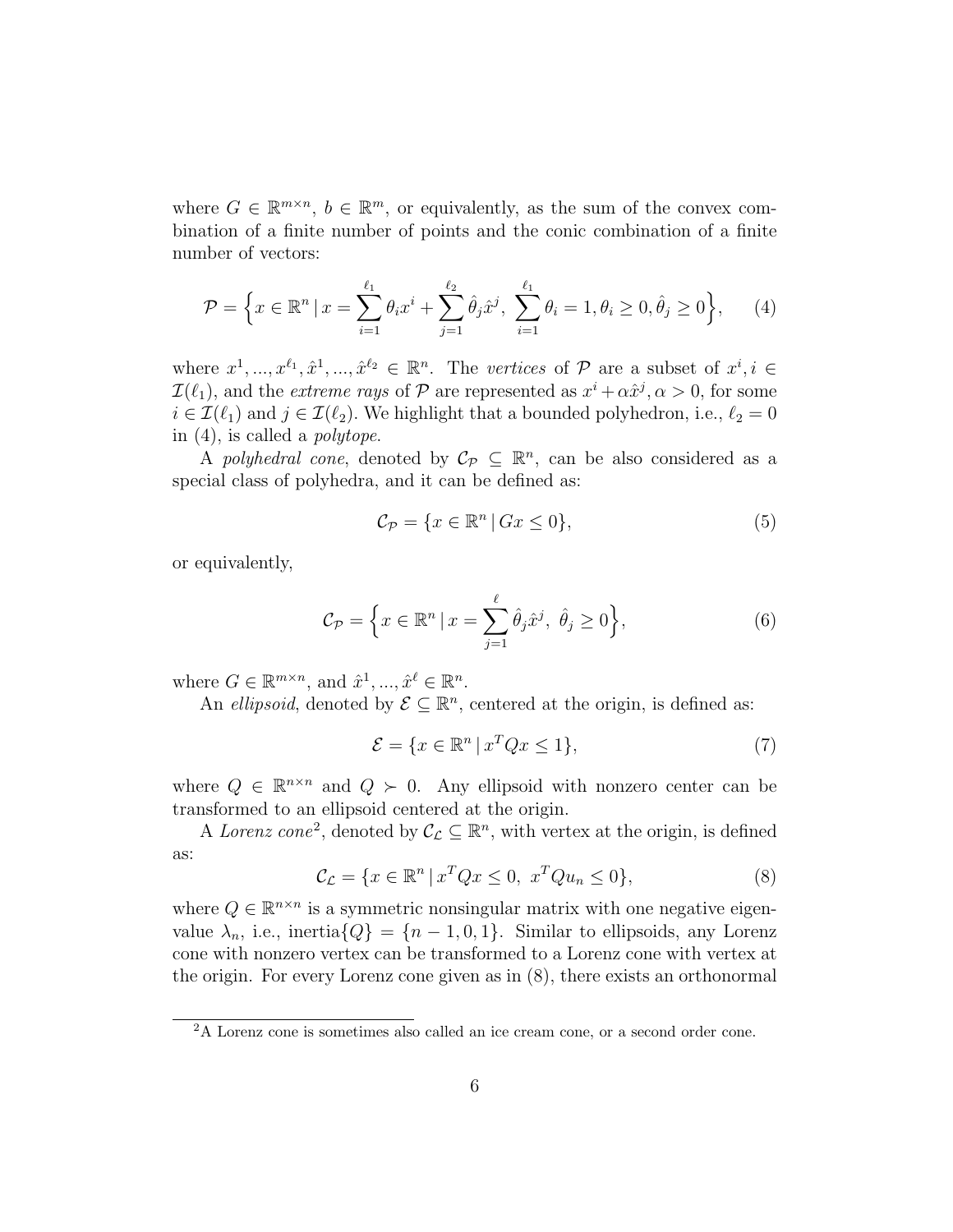basis  $U = [u_1, u_2, ..., u_n]$ , i.e.,  $u_i^T u_j = \delta_{ij}$ , where  $u_i$  is the eigenvector corresponding to the eigenvalue,  $\lambda_i$ , of Q, and  $\delta_{ij}$  is the Kronecker delta function, such that  $Q = U \Lambda^{\frac{1}{2}} \tilde{I} \Lambda^{\frac{1}{2}} U^T$ , where  $\Lambda^{\frac{1}{2}} = \text{diag}\{\sqrt{\lambda_1}, ..., \sqrt{\lambda_{n-1}}, \sqrt{-\lambda_n}\}\$ and  $\tilde{I} = \text{diag}\{1, ..., 1, -1\}$ . In particular, the Lorenz cone with  $Q = \tilde{I}$  is denoted by  $\mathcal{C}_{\mathcal{L}}^*$ , then we have  $\mathcal{C}_{\mathcal{L}}^* = \{x \in \mathbb{R}^n \mid x^T \tilde{I} x \leq 0, x^T e_n \geq 0\}$ , where  $e_n = (0, ..., 0, 1)^T$ . And we call  $\mathcal{C}_{\mathcal{L}}^*$  the *standard Lorenz cone*.

## 2.3. Basic Theorems

The Farkas lemma [23] and the S-lemma [22, 29], both of which are also called the Theorem of Alternatives, are fundamental tools to derive the invariance conditions for discrete systems in our study. The S-lemma proved by Yakubovich [29] is somewhat analogous to a special case of the nonlinear Farkas lemma, see Pólik and Terlaky [22].

Theorem 2.4. (Farkas lemma [23]) Let  $P \in \mathbb{R}^{m \times n}$  and  $d \in \mathbb{R}^m$ . Then the following two statements are equivalent:

- 1. There exists a vector  $z \in \mathbb{R}^n$ , such that  $Pz = d$ , and  $z \geq 0$ ;
- 2. For all  $y \in \mathbb{R}^m$  with  $P^T y \leq 0$ , the inequality  $d^T y \leq 0$  holds.

**Theorem 2.5.** (S-lemma [22, 29]) Let  $g_1(y), g_2(y)$  :  $\mathbb{R}^n \to \mathbb{R}$  be quadratic functions, and suppose that there is a  $\hat{y} \in \mathbb{R}^n$  such that  $g_2(\hat{y}) < 0$ . Then the following two statements are equivalent:

- 1. There exists no  $y \in \mathbb{R}^n$ , such that  $g_1(y) < 0, g_2(y) \leq 0$ .
- 2. There exists a scalar  $\rho \geq 0$ , such that  $g_1(y) + \rho g_2(y) \geq 0$ , for all  $y \in \mathbb{R}^n$ .

The use of the Theorems of Alternatives 2.4 and 2.5 to derive the invariance conditions is due to the Proposition 2.3. According to Proposition 2.3, to prove that a set  $S$  is an invariant set for a discrete system, we need to prove  $AS \subseteq S$ , which is equivalent to  $(\mathbb{R}^n \setminus S) \cap (AS) = \emptyset$ . Since we assume that S is a closed set, we have that  $\mathbb{R}^n \setminus \mathcal{S}$  is an open set. Thus we have that the inequality systems, which are combined by a strictly inequality corresponding to  $\mathbb{R}^n \setminus \mathcal{S}$  and an inequality or some equalities corresponding to  $AS$ , have no solution. This is one of the statements in the Theorems of Alternatives 2.4 or 2.5.

For invariance conditions for continuous systems, the concept of tangent cone plays an important role in our analysis.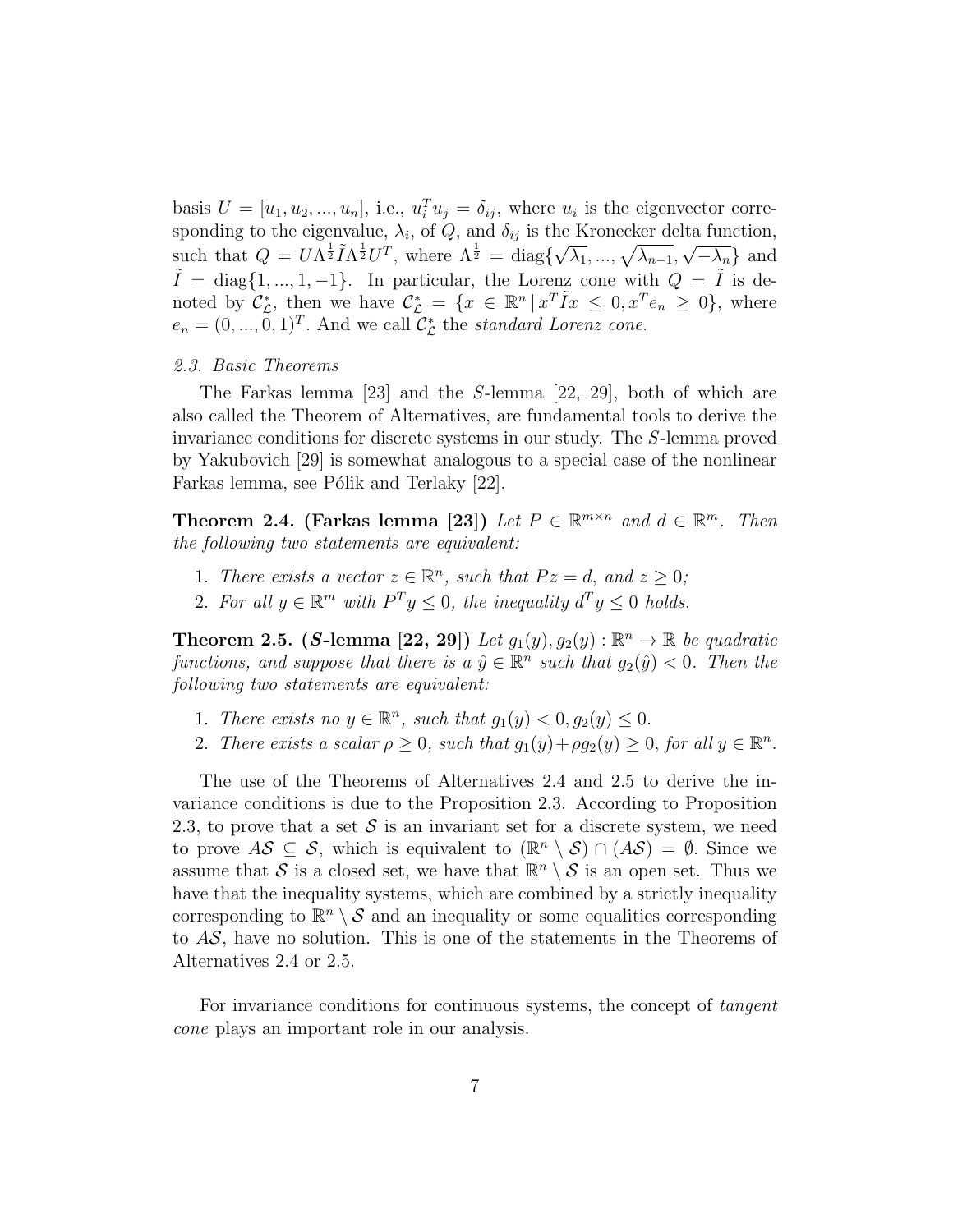**Definition 2.6.** Let  $S \subseteq \mathbb{R}^n$  be a closed convex set, and  $x \in S$ . The tangent cone of S at x, denoted by  $\mathcal{T}_{\mathcal{S}}(x)$ , is given as

$$
\mathcal{T}_{\mathcal{S}}(x) = \left\{ y \in \mathbb{R}^n \; \Big| \; \liminf_{t \to 0+} \frac{\text{dist}(x+ty,\mathcal{S})}{t} = 0 \right\},\tag{9}
$$

where dist $(x, \mathcal{S}) = \inf_{s \in \mathcal{S}} ||x - s||.$ 

The following classic result proposed by Nagumo [20] provides a general criterion to determine whether a closed convex set is an invariant set for a continuous system. This theorem, however, is not valid for discrete systems, for which one can find a counterexample in [7].

**Theorem 2.7.** (Nagumo [7, 20]) Let  $S \subseteq \mathbb{R}^n$  be a closed convex set, and assume that the system  $\dot{x}(t) = f(x(t))$ , where  $f : \mathbb{R}^n \to \mathbb{R}^m$  is a continuous mapping, admits a globally unique solution for every initial point  $x(0) \in S$ . Then  $S$  is an invariant set for this system if and only if

$$
f(x) \in \mathcal{T}_{\mathcal{S}}(x), \text{ for all } x \in \partial \mathcal{S},\tag{10}
$$

where  $\mathcal{T}_{\mathcal{S}}(x)$  is the tangent cone of S at x.

In fact, Nagumo's Theorem 2.7 has a geometrical interpretation as follows: for any trajectory that starts in S, it has to go through  $\partial S$  if it will go out of S. Then one needs only to consider the property of this trajectory on  $\partial S$ . Note that  $f(x)$  is the derivative of the trajectory, thus (10) ensures that the trajectory will point inside  $S$  on the boundary, which means  $S$  is an invariant set. The disadvantage of Theorem 2.7, however, is that it may be difficult to verify whether (10) holds for all points on the boundary of a given set. According to Nagumo's Theorem 2.7, the key is to derive the formula of the tangent cone on the boundary of the set.

## 3. Invariance Conditions

In this section, we present the invariance conditions, i.e., sufficient and necessary conditions under which polyhedral sets, ellipsoids, and Lorenz cones are invariant sets for discrete and continuous systems. For each convex set, the invariance conditions for discrete systems are first derived by using the Theorems of Alternatives, i.e., the Farkas lemma or the S-lemma. Then the invariance conditions for continuous systems are derived by using a discretization method to discretize the continuous system and applying the invariance conditions for the obtained discrete systems.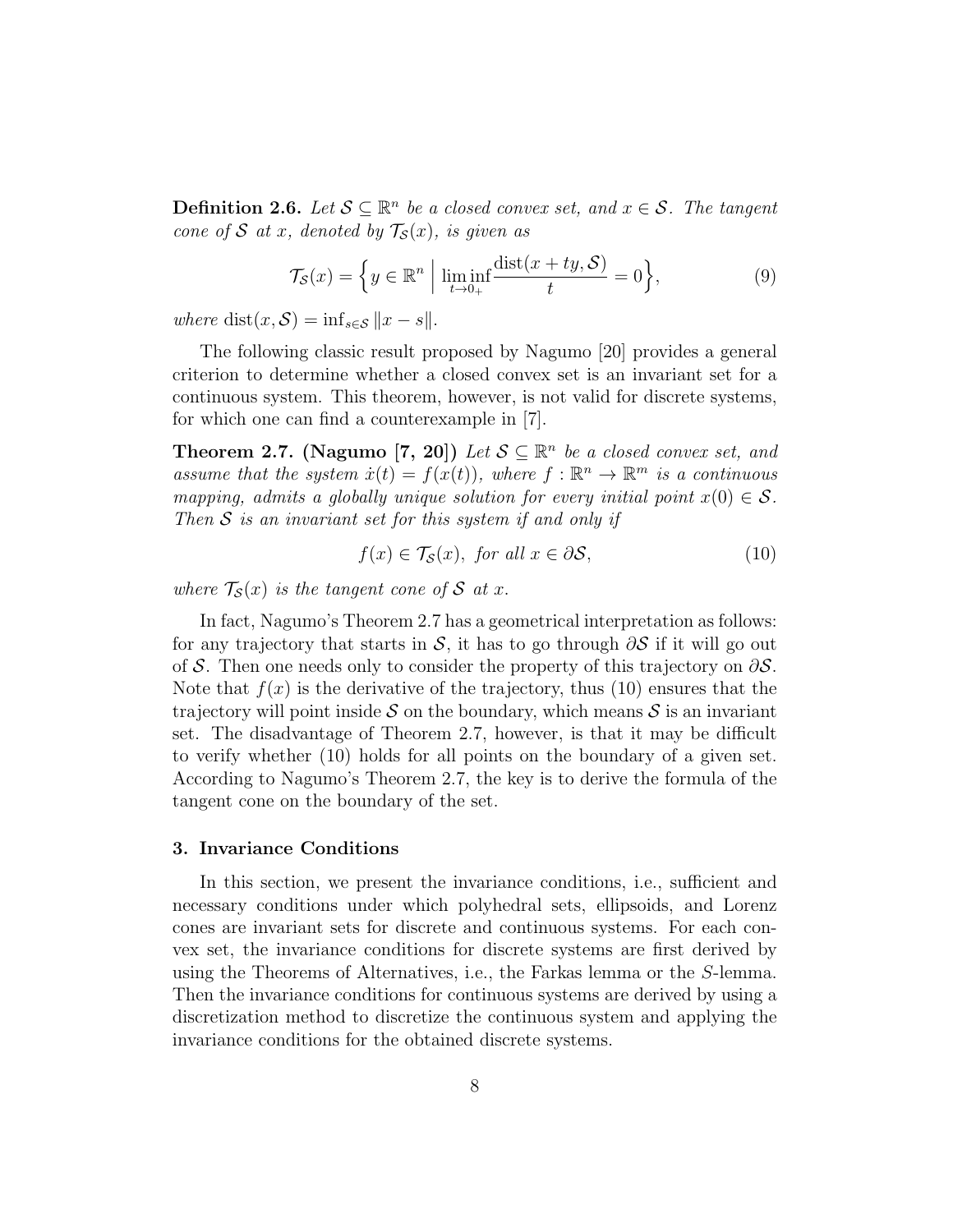### 3.1. Polyhedral Sets

Since every polyhedral set has two different representations as shown in Section 2.2, we present the invariance conditions for both forms, respectively. Nonnegative and off-diagonal nonnegative matrices are used in the invariance conditions.

**Definition 3.1.** A matrix H is called a nonnegative matrix, denoted by  $H \geq$ 0, if  $H_{ij} \geq 0$  for all i, j. A matrix L is called an off-diagonal nonnegative matrix, denoted by  $L \geq_o 0$ , if  $L_{ij} \geq 0$  for  $i \neq j$ .

## 3.1.1. Invariance Conditions for Discrete Systems

The invariance condition of a polyhedral sets given as in (3) for a discrete system is presented by Bitsoris in [5].

**Theorem 3.2.** (Bitsoris [5]) A polyhedron  $P$  given as in (3) is an invariant set for the discrete system (1) if and only if there exists a nonnegative matrix  $H \in \mathbb{R}^{m \times m}$ , such that  $HG = GA$  and  $Hb \leq b$ .

Proof. The basic idea of the proof is applying Proposition 2.3 and the Farkas lemma. According to Proposition 2.3, it suffices to prove  $\mathcal{P} \subset \mathcal{P}' = \{x \mid GAx \leq \mathcal{P}'\}$ b}, which is equivalent to  $(\mathbb{R}^n \setminus \mathcal{P}') \cap \mathcal{P} = \emptyset$ , i.e., there is no x, such that  $Gx \leq b$  and  $(GA)^{T}$  $x > b$ , for all  $i \in \mathcal{I}(n)$ . According to the Farkas lemma 2.4, for each  $i \in \mathcal{I}(n)$ , there exists a vector  $h_i \geq 0$ , such that  $G^T h_i = (GA)_i$ , and  $b^T h_i \leq b_i$ . Theorem 3.2 is immediate if we write these equalities and inequalities in a matrix form.  $\Box$ 

We highlight that Castelan and Hennet [11] present an algebraic characterization of the matrix  $G$  satisfying the conditions in Theorem 3.2. They prove that the invariance condition implies that the kernel of  $G$  is an  $A$ invariant subspace.

The invariance condition of a polyhedral set given as in (4) for discrete systems is provided in Theorem 3.3. Note that a similar result is presented in [7], which considers only the case when the set is a polytope.

**Theorem 3.3.** A polyhedron  $P$  given as in  $(4)$  is an invariant set for the discrete system (1) if and only if there exists a nonnegative matrix  $L \in$  $\mathbb{R}^{(\ell_1+\ell_2)\times(\ell_1+\ell_2)},$  such that  $XL = AX$  and  $\tilde{1}L = \overline{1},$  where  $X = [x^1, ..., x^{\ell_1}, \hat{x}^1, ..., \hat{x}^{\ell_2}],$  $\tilde{1} = (1_{\ell_1}, 0_{\ell_2}), \bar{1} = 1_{\ell_1 + \ell_2}.$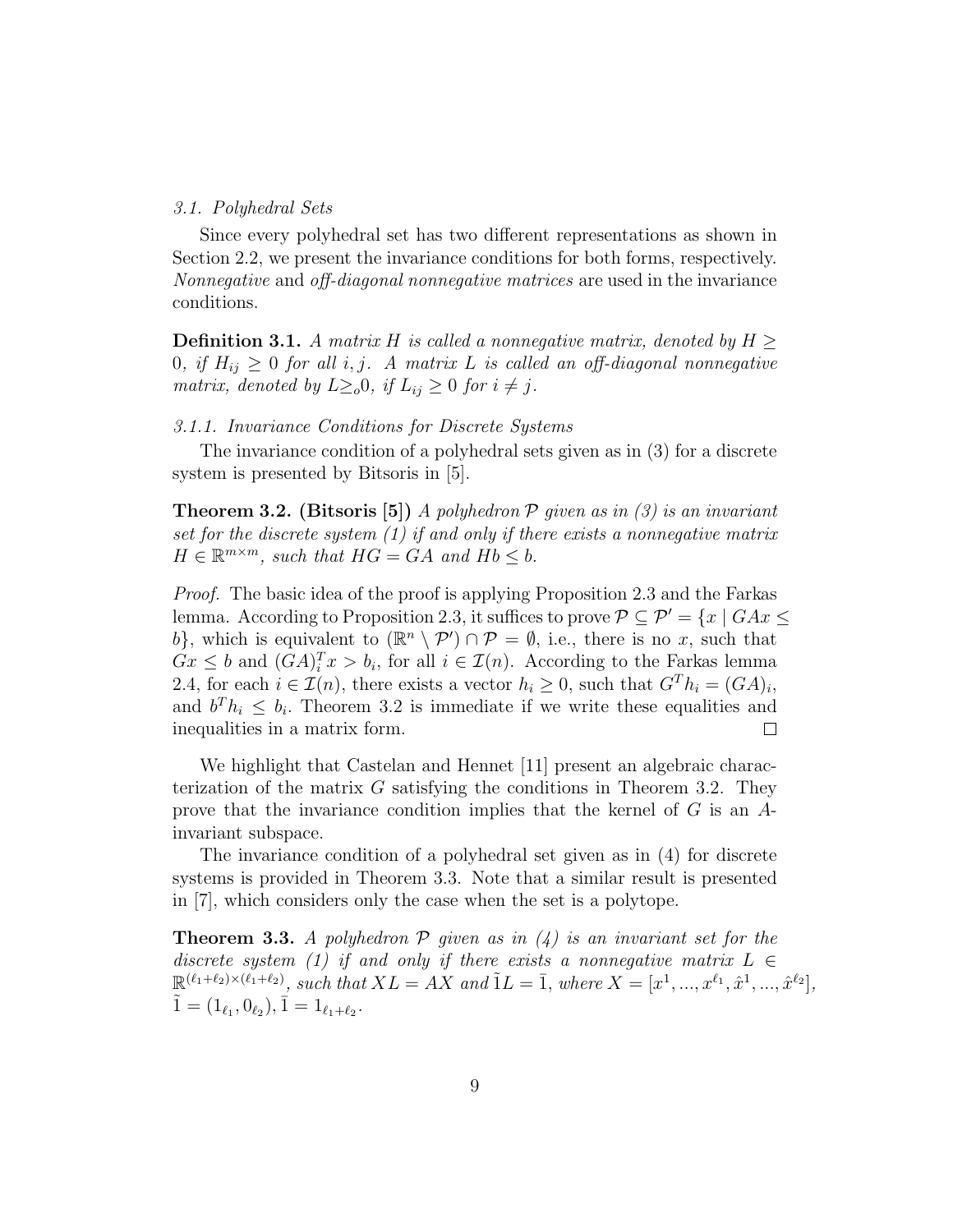*Proof.* Note that  $P$  given as in (4) is an invariant set for discrete system if and only if  $Ax^i \in \mathcal{P}$ , for all  $i \in \mathcal{I}(\ell_1)$ , and  $A\hat{x}^j \in \mathcal{P}$ , for all  $j \in \mathcal{I}(\ell_2)$ . Then there exist  $\theta_{p_1}^i, \theta_{p_1}^j \ge 0$ , for all  $p_1 \in \mathcal{I}(\ell_1)$ , with  $\sum_{p_1=1}^{\ell_1} \theta_{p_1}^i = 1, \sum_{p_1=1}^{\ell_1} \theta_{p_1}^j = 1$ , and there exist  $\hat{\theta}_{p_2}^i, \hat{\theta}_{p_2}^j \ge 0$ , for all  $p_2 \in \mathcal{I}(\ell_2)$ , such that

$$
Ax^{i} = \sum_{p_{1}=1}^{\ell_{1}} \theta_{p_{1}}^{i} x^{p_{1}} + \sum_{p_{2}=1}^{\ell_{2}} \hat{\theta}_{p_{2}}^{i} x^{p_{2}}, \quad A\hat{x}^{j} = \sum_{p_{1}=1}^{\ell_{1}} \theta_{p_{1}}^{j} x^{p_{1}} + \sum_{p_{2}=1}^{\ell_{2}} \hat{\theta}_{p_{2}}^{j} x^{p_{2}}.
$$
 (11)

Let  $L = [\theta^1, ..., \theta^{\ell_1}, \hat{\theta}^1, ..., \hat{\theta}^{\ell_2}]$ , then the theorem is immediate by (11).  $\Box$ 

A polyhedral cone is a special polyhedral set, thus we have the following invariance condition of a polyhedral cone for discrete systems.

**Corollary 3.4.** 1). A polyhedral cone  $\mathcal{C}_{\mathcal{P}}$  given as in (5) is an invariant set for the discrete system (1) if and only if there exists a nonnegative matrix  $H \in \mathbb{R}^{m \times m}$ , such that  $HG = GA$ .

2). A polyhedral cone  $\mathcal{C}_{\mathcal{P}}$  given as in (6) is an invariant set for the discrete system (1) if and only if there exists a nonnegative matrix  $L \in \mathbb{R}^{\ell \times \ell}$ , such that  $XL = AX$ , where  $X = [\hat{x}^1, ..., \hat{x}^\ell].$ 

For a given polyhedral set and a discrete system, according to Theorem 3.2 (Theorem 3.3, or Corollary 3.4), to determine whether the set is an invariant set for the system is equivalent to verify the existence of a nonnegative matrix  $H$  (or  $L$ ), which is actually a linear optimization problem. Rather than computing  $H$  (or  $L$ ) directly, it is more efficient to sequentially solve some small subproblems. Let us choose polyhedron  $\mathcal P$  as given in (3) and Theorem 3.2 as an example to illustrate this idea. We can sequentially examine the feasibility of the subproblems. Find  $h_i \in \mathbb{R}^n$ , such that  $h_iG = G_iA, h_i \geq 0$ , and  $h_i b \leq b_i$ , for all  $i \in \mathcal{I}(n)$ . Clearly, these are linear feasibility problems which can be verified in polynomial time, e.g., by using interior point methods [23]. If all of these linear optimization problems are feasible, then their solutions forms such a nonnegative matrix  $H$ . Otherwise, we can conclude that the set is not an invariant set for the system, and the computation is terminated at the first infeasible subproblem.

## 3.1.2. Invariance Conditions for Continuous Systems

According to [17], we have that both the forward and backward Euler methods are invariance preserving for a polyhedral set. Blanchini [7] presents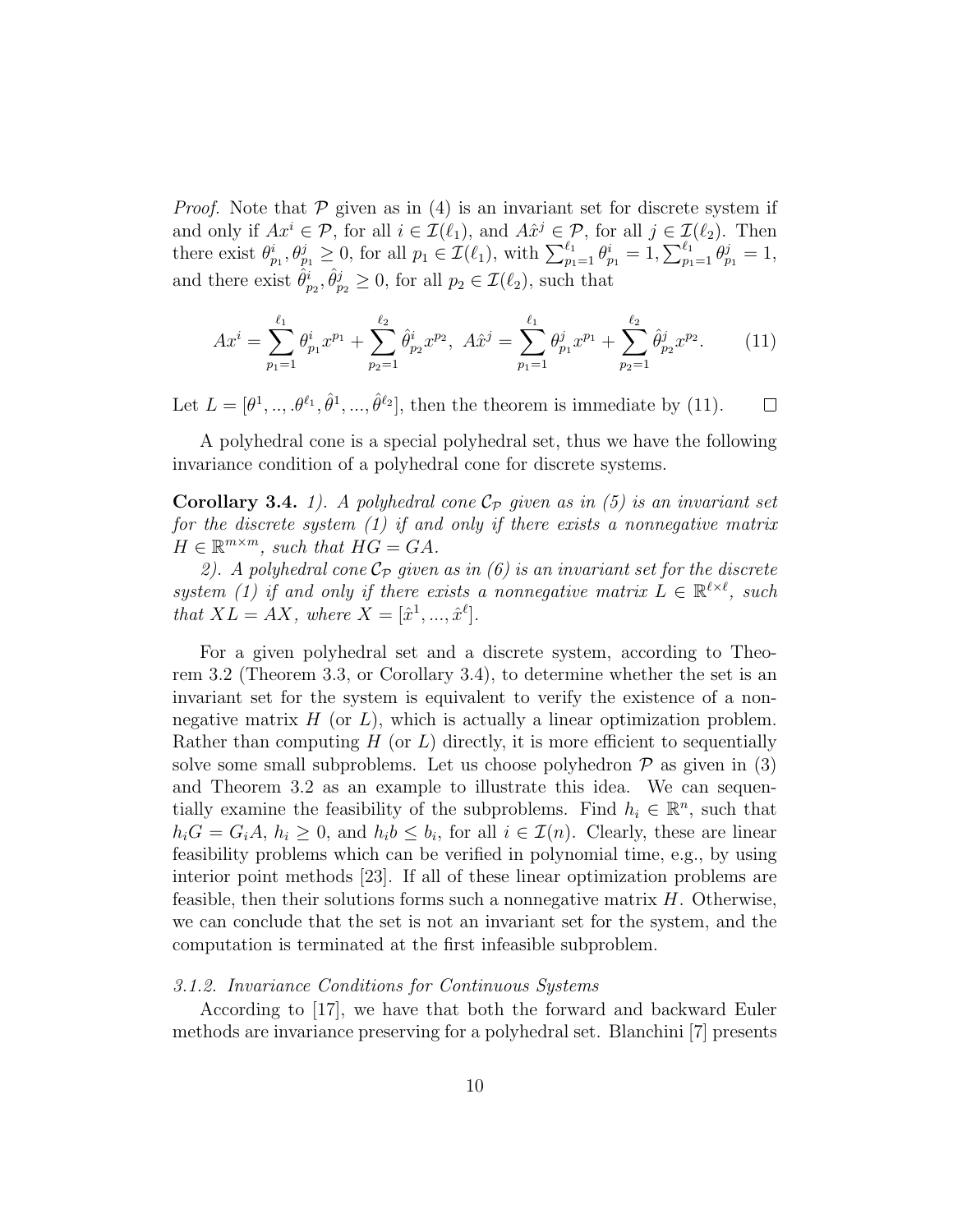a proof to derive the invariance condition for a polyhedron using the forward Euler method, thus we present a proof using the backward Euler method. We first present the following invariance condition which is obtained by using Nagumo's Theorem 2.7.

**Lemma 3.5.** Let a polyhedron  $P$  be given as in (3), and at the index set of the constraints which are active at x be  $\mathcal{I}_x \neq \emptyset$ . Then P is an invariant set for the continuous system (2) if and only if for every  $x \in \partial \mathcal{P}$ , i.e.,  $G_i^T x = b_i$ , for  $i \in \mathcal{I}_x$ , we have

$$
G_i^T A x \le 0, \ i \in \mathcal{I}_x. \tag{12}
$$

*Proof.* The tangent cone at x, where  $G_i^T x = b_i$  for  $i \in \mathcal{I}_x$ , is (see Page 138) in [14])  $\mathcal{T}_{\mathcal{P}}(x) = \{y \mid G_i^T y \leq 0, i \in \mathcal{I}_x\}$ . Then the lemma immediately follows from Nagumo's Theorem 2.7.  $\Box$ 

We now present another invariance condition of a polyhedron in the form of (3) for the continuous system (2).

**Theorem 3.6.** A polyhedron  $P$  given as in (3) is an invariant set for the continuous system (2) if and only if there exists an off-diagonal matrix  $H \in$  $\mathbb{R}^{m \times m}$ , such that  $\widetilde{H}G = GA$  and  $\widetilde{H}b \leq 0$ .

*Proof.* For the "if" part, we denote by  $\mathcal{I}_x$  the index set of the constraints which are active at x. We consider an  $x \in \partial \mathcal{P}$ , i.e.,  $x \in \{x \mid G_i^T x = b_i, i \in \mathcal{I}_x\}.$ Since  $\tilde{H}G = GA$ , we have  $\tilde{H}_i^T G x = G_i^T A x$ , for every  $i \in \mathcal{I}_x$ . Since  $\tilde{H} \geq o_0$ and  $x \in \partial \mathcal{P}$ , we have  $H_j$  is free,  $G_j^T x = b_j$  for  $j = i$ , and  $H_j \geq 0$ ,  $G_j^T x \leq b_j$ for  $j \neq i$ . Thus  $\sum_{j=1}^{m} \tilde{H}_j(G_j^T x - b_j) \leq 0$ , i.e.,  $\tilde{H}_i^T G x \leq \tilde{H}_i^T b$ . Since  $\tilde{H} b \leq 0$ , we have  $\tilde{H}_i^T b \leq 0$ . Then, we have  $G_i^T Ax = \tilde{H}_i^T G x \leq \tilde{H}_i^T b \leq 0$ . According to Lemma 3.5, we have that  $P$  is an invariant set for the continuous system.

For the "only if" part, according to [17], we have that there exists a  $\hat{\tau} > 0$ , such that P is also an invariant set for the discrete system  $x_{k+1} =$  $(I - A\Delta t)^{-1}x_k$ , for every  $0 \leq \Delta t \leq \hat{\tau}$ . Then, according to Theorem 3.2, there exists a matrix  $H(\Delta t) \geq 0$ , such that

$$
H(\Delta t)G = G(I - A\Delta t)^{-1}, \text{ and } H(\Delta t)b \le b.
$$
 (13)

Clearly, we have  $\lim_{\Delta t\to 0} H(\Delta t) = I$ . By reformulating (13), we have

$$
\frac{H(\Delta t) - I}{\Delta t} G = H(\Delta t) GA, \text{ and } \frac{H(\Delta t) - I}{\Delta t} b \le 0.
$$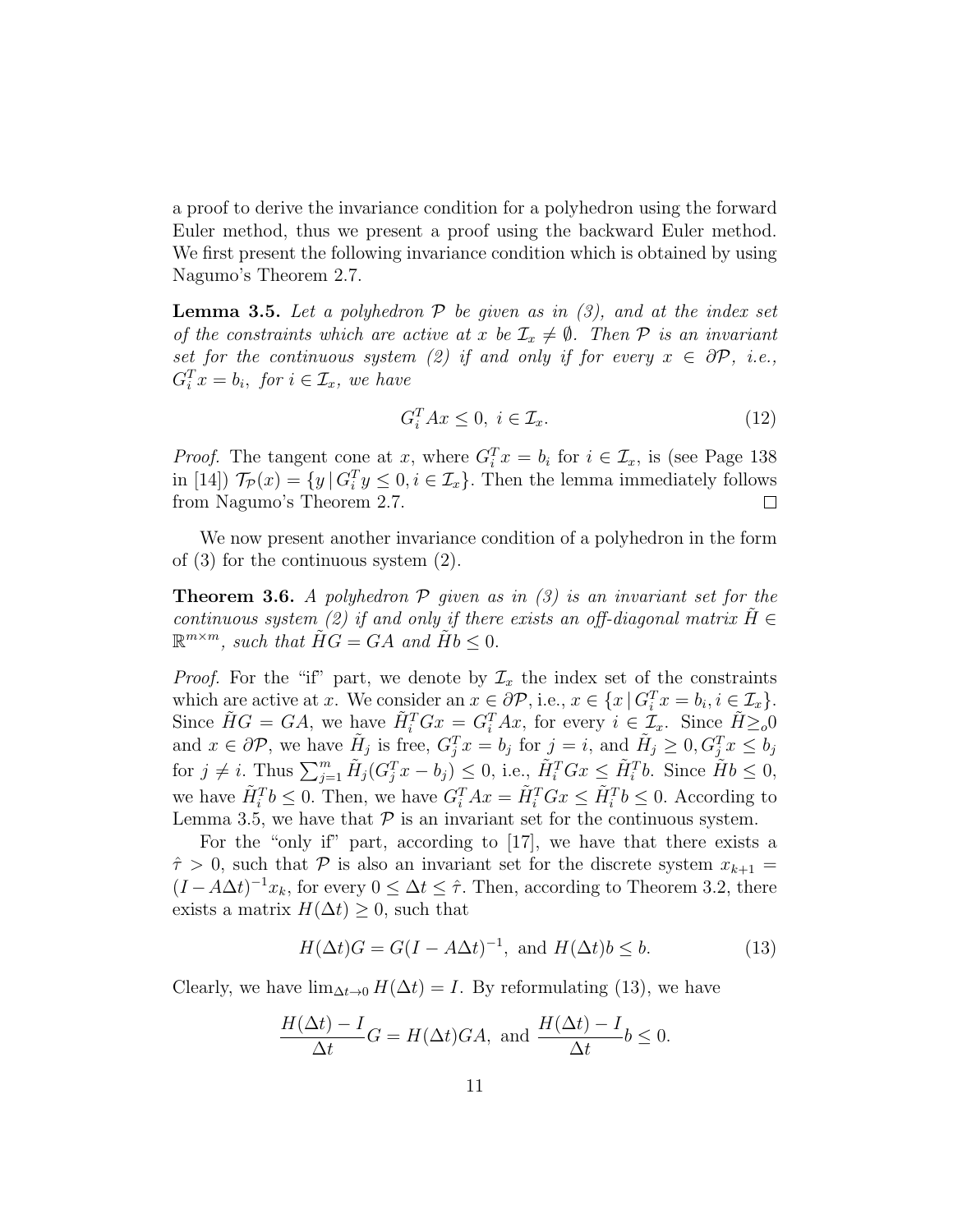Note that  $\lim_{\Delta t \to 0} H(t)GA = GA$ , thus  $\tilde{H} := \lim_{\Delta t \to 0} \frac{H(\Delta t) - I}{\Delta t}$  $\frac{\Delta t - I}{\Delta t}$  exists. Since  $H(\Delta t) \geq 0$ , we have  $\tilde{H} \geq 0$ . The "only if" part is immediate by letting  $\Delta t$ approach 0.  $\Box$ 

We consider the invariance condition of the polyhedron in the form of (4) for the continuous system (2). For an arbitrary convex set in  $\mathbb{R}^n$ , we have the following conclusion.

**Lemma 3.7.** Let S be a convex set in  $\mathbb{R}^n$ . For any  $\ell \in \mathbb{N}$  and  $x, y^1, y^2, ..., y^{\ell} \in$ S satisfying  $x = \sum_{i=1}^{\ell} \beta_i y^i$ , where  $\beta_i > 0$  for every  $i \in \mathcal{I}(\ell)$ , we have  $\mathcal{T}_{\mathcal{S}}(y^i) \subseteq$  $\mathcal{T}_{\mathcal{S}}(x)$  for every  $i \in \mathcal{I}(\ell)$ .

*Proof.* Let  $i \in \mathcal{I}(\ell)$ . For every  $y \in \mathcal{T}_{\mathcal{S}}(x^i)$  and  $t > 0$ , we have

$$
dist(y^{i} + ty, \mathcal{S}) = \inf_{s^{i} \in \mathcal{S}} ||y^{i} + ty - s^{i}|| = \lim_{k \to \infty} ||y^{i} + ty - s^{ik}||,
$$
 (14)

where  $s^{ik} \in \mathcal{S}, k \in \mathbb{N}$ , is a sequence of points in S that converge to the point on  $\partial S$  closest to  $y^i + ty$ . For every  $k \in \mathbb{N}$ , since  $x = \sum_{i=1}^{\ell} \beta_i y^i$  and  $\beta_i > 0$ , we have

$$
||y^i + ty - s^{ik}|| = \left||y^i + \sum_{j \neq i} \frac{\beta_j}{\beta_i} y^j + ty - \left(s^{ik} + \sum_{j \neq i} \frac{\beta_j}{\beta_i} y^j\right)\right|| = \frac{1}{\beta_i} ||x + t\beta_i y - \tilde{s}^{ik}||,
$$
\n(15)

where  $\tilde{s}^{ik} = \beta_i s^{ik} + \sum_{j \neq i} \beta_j y^j$ , i.e.,  $\tilde{s}^{ik}$  is a convex combination of  $s^{ik}$  and  $\{y^j\}_{j\neq i}$ . Thus  $\tilde{s}^{ik} \in \mathcal{S}$ , which implies  $dist(x+t\beta_i y, \mathcal{S}) \leq ||x+t\beta_i y - \tilde{s}^{ik}||$ . Further, according to (15) and (14), we have

$$
dist(x + t\beta_i y, \mathcal{S}) \le \beta_i \lim_{k \to \infty} ||x + t\beta_i y - \tilde{s}^{ik}|| = \beta_i dist(y^i + ty, \mathcal{S}), \qquad (16)
$$

which, according to  $y \in \mathcal{T}_{\mathcal{S}}(x^i)$ , implies  $\beta_i y \in \mathcal{T}_{\mathcal{S}}(x)$ . Finally, note that  $\mathcal{T}_{\mathcal{S}}(x)$ is a cone, thus we have  $y \in \mathcal{T}_{\mathcal{S}}(x)$ .  $\Box$ 

For the polyhedron  $P$  given as in (4), a vertex of  $P$  is given as  $x^i$ , for some  $i \in \mathcal{I}(\ell_1)$ , and an extreme ray of  $P$  is represented as  $x^i + \alpha \hat{x}^j, \alpha > 0$ , for some  $i \in \mathcal{I}(\ell_1)$  and  $j \in \mathcal{I}(\ell_2)$ . Applying Lemma 3.7 to P, we have the following Corollary 3.8 about the relationship between tangent cones at a vector and the vertices and extreme rays of  $P$ . Note that  $\mathcal{T}_P(x) = \mathbb{R}^n$  for every  $x \in \text{int}(\mathcal{S})$ , thus Corollary 3.8 is only nontrivial for  $x \in \partial \mathcal{P}$ .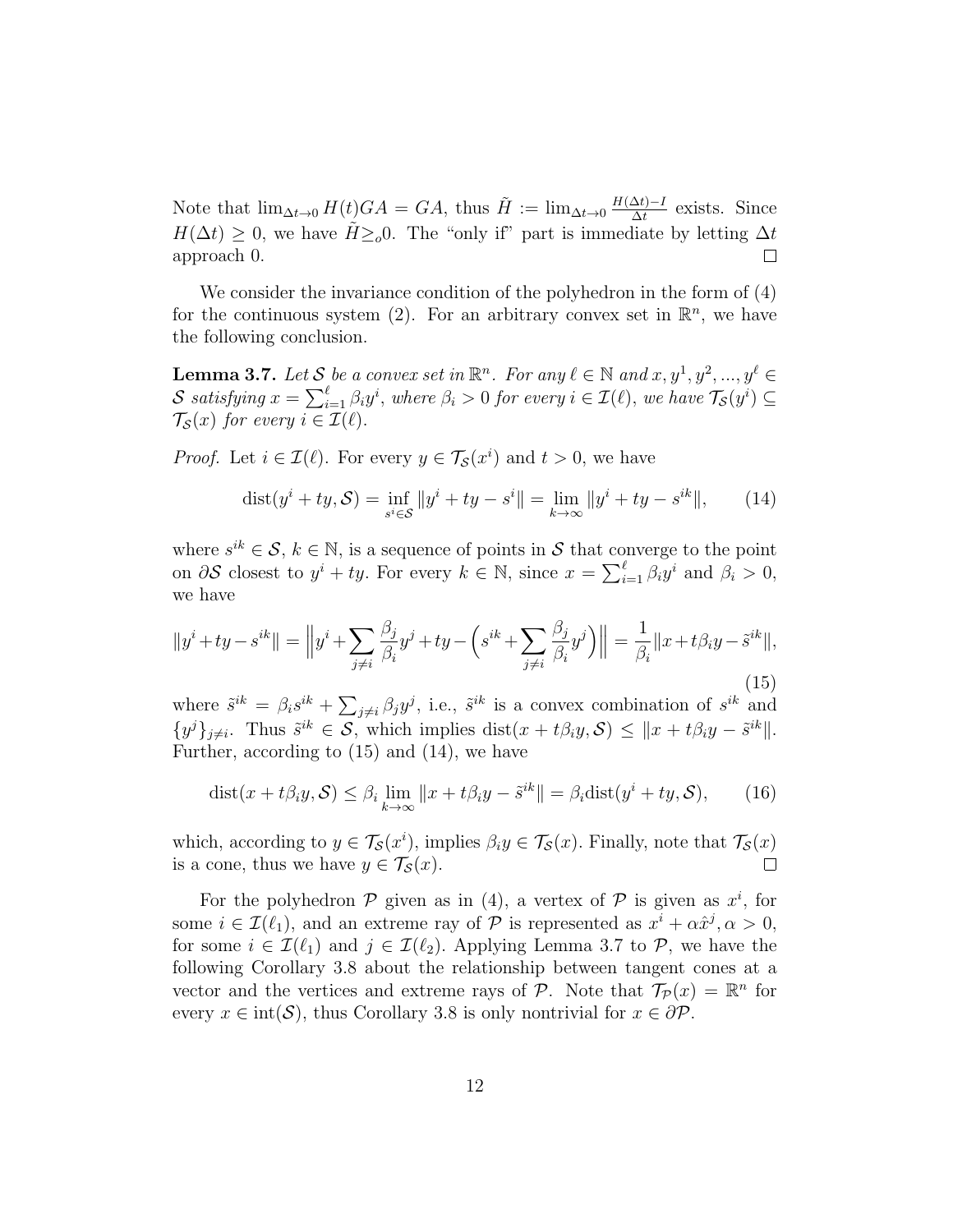**Corollary 3.8.** Let a polyhedron P be given as in  $(4)$ , and  $x \in \mathcal{P}$ , and x be represented as in (4). Let  $\mathcal{I}_1 = \{i \in \mathcal{I}(\ell_1) | \theta_i > 0\}$  and  $\mathcal{I}_2 = \{j \in \mathcal{I}(\ell_2) | \hat{\theta}_j > 0\}$ 0}. Then  $\mathcal{T}_{\mathcal{P}}(x^i) \subseteq \mathcal{T}_{\mathcal{P}}(x)$  and  $\mathcal{T}_{\mathcal{P}}(x^i + \alpha \hat{x}^j) = \mathcal{T}_{\mathcal{P}}(x^i + \hat{x}^j) \subseteq \mathcal{T}_{\mathcal{P}}(x)$  for  $i \in \mathcal{I}_1, j \in \mathcal{I}_2$ , and  $\alpha > 0$ , where  $x^i + \alpha \hat{x}^j$  is an extreme ray of  $\mathcal{P}$ .

The exact representations of the tangent cones at vertices or extreme rays of  $P$  given as in (4) are presented in Lemma 3.9 below.

**Lemma 3.9.** Let a polyhedron  $P$  be given as in (4), and  $\mathcal{I}'_1 = \{i \in \mathcal{I}(\ell_1) \mid \ell_2 = 1\}$ for any  $j \in \mathcal{I}(\ell_2)$ ,  $x^i + \hat{x}^j$  is not an extreme ray.},  $\mathcal{I}_1'' = \mathcal{I}(\ell_1) \backslash \mathcal{I}_1'$ , then

1). For every  $i \in \mathcal{I}'_1$ , we have  $\mathcal{T}_{\mathcal{P}}(x^i) = \{y \in \mathbb{R}^n | y = \sum_{p=1}^{\ell_1} \alpha_p x^p, \alpha_p \geq 1\}$  $0, p \neq i, \sum_{p=1}^{\ell_1} \alpha_p = 0$ .

2). For every  $i \in \mathcal{I}_1^n$ , we have  $\mathcal{T}_{\mathcal{P}}(x^i) = \{y \in \mathbb{R}^n | y = \sum_{p=1}^{\ell_1} \alpha_p x^p +$  $\sum_{q=1}^{\ell_2} \hat{\alpha}_q \hat{x}^q, \alpha_p, \hat{\alpha}_q \ge 0, p \ne i, \sum_{p=1}^{\ell_1} \alpha_p = 0 \}.$ 

3). For every  $i \in \mathcal{I}_1''$  and  $j \in \mathcal{I}(\ell_2)$  such that  $x^i + \hat{x}^j$  is an extreme ray, we have  $\mathcal{T}_{\mathcal{P}}(x^i + \hat{x}^j) = \{y \in \mathbb{R}^n \mid y = \sum_{q=1}^{\ell_2} \hat{\alpha}_q \hat{x}^q, \hat{\alpha}_q \ge 0, j \ne q\}.$ 

*Proof.* For  $i \in \mathcal{I}'$ , we have  $\mathcal{T}_{\mathcal{P}}(x^i) = \{y \mid y = \sum_{p=1,p \neq i}^{\ell_1} \alpha_p (x^p - x^i), \alpha_p \geq 0\},\$ which yields 1) by introducing  $\alpha_i$ . The other two cases are easy to verify.  $\overline{\phantom{a}}$ 

**Lemma 3.10.** Let C be a closed convex cone. If  $x + \alpha y \in C$  for  $\alpha > 0$ , then  $x, y \in \mathcal{C}$ .

The following lemma presents an invariance condition for a polyhedron in the form of (4) for the continuous system (2).

**Lemma 3.11.** Let a polyhedron  $P$  be given as in (4). Then  $P$  is an invariant set for the continuous system (2) if and only if  $Ax^i \in \mathcal{T}_{\mathcal{P}}(x^i)$  and  $A\hat{x}^j \in$  $\mathcal{T}_{\mathcal{P}}(x^i + \hat{x}^j)$  for  $i \in \mathcal{I}(\ell_1)$  and  $j \in \mathcal{I}(\ell_2)$ .

*Proof.* For  $i \in \mathcal{I}(\ell_1)$  and  $j \in \mathcal{I}(\ell_2)$  when  $x^i + \alpha \hat{x}^j$  for  $\alpha > 0$  is an extreme ray, according to Nagumo's Theorem 2.7, we have  $Ax^{i} \in \mathcal{T}_{\mathcal{P}}(x^{i})$  and  $A(x^{i}+\alpha \hat{x}^{j}) \in$  $\mathcal{T}_{\mathcal{P}}(x^i + \hat{x}^j)$ , which implies, by Lemma 3.10,  $A\hat{x}^j \in \mathcal{T}_{\mathcal{P}}(x^i + \hat{x}^j)$ . Note that  $\mathcal{T}_\mathcal{P}(x^i + \hat{x}^j) = \mathbb{R}^n$  when  $x^i + \alpha \hat{x}^j$  is not an extreme ray, the "only if" part follows.

For the "if" part, we choose  $x \in \mathcal{P}$ . We represent x as  $x = \sum_{i \in \mathcal{I}_1} \theta_i x^i +$  $\sum_{j\in\mathcal{I}_2} \hat{\theta}_j \hat{x}^j$ , where  $\mathcal{I}_1 = \{i \in \mathcal{I}(\ell_1) | \theta_i > 0\}$  and  $\mathcal{I}_2 = \{j \in \mathcal{I}(\ell_2) | \hat{\theta}_j > 0\}.$ Then according to Corollary 3.8, we have  $Ax = \sum_{i \in \mathcal{I}_1} \theta_i Ax^i + \sum_{j \in \mathcal{I}_2} \hat{\theta}_j A \hat{x}^j \in$  $(\cup_{i\in\mathcal{I}_1}\mathcal{T}_{\mathcal{P}}(x^i))\cup(\cup_{j\in\mathcal{I}_2}\mathcal{T}_{\mathcal{P}}(x^i+\hat{x}^j))\subseteq\mathcal{T}_{\mathcal{P}}(x)$ . Finally, the "if" part follows by Nagumo's Theorem 2.7.  $\Box$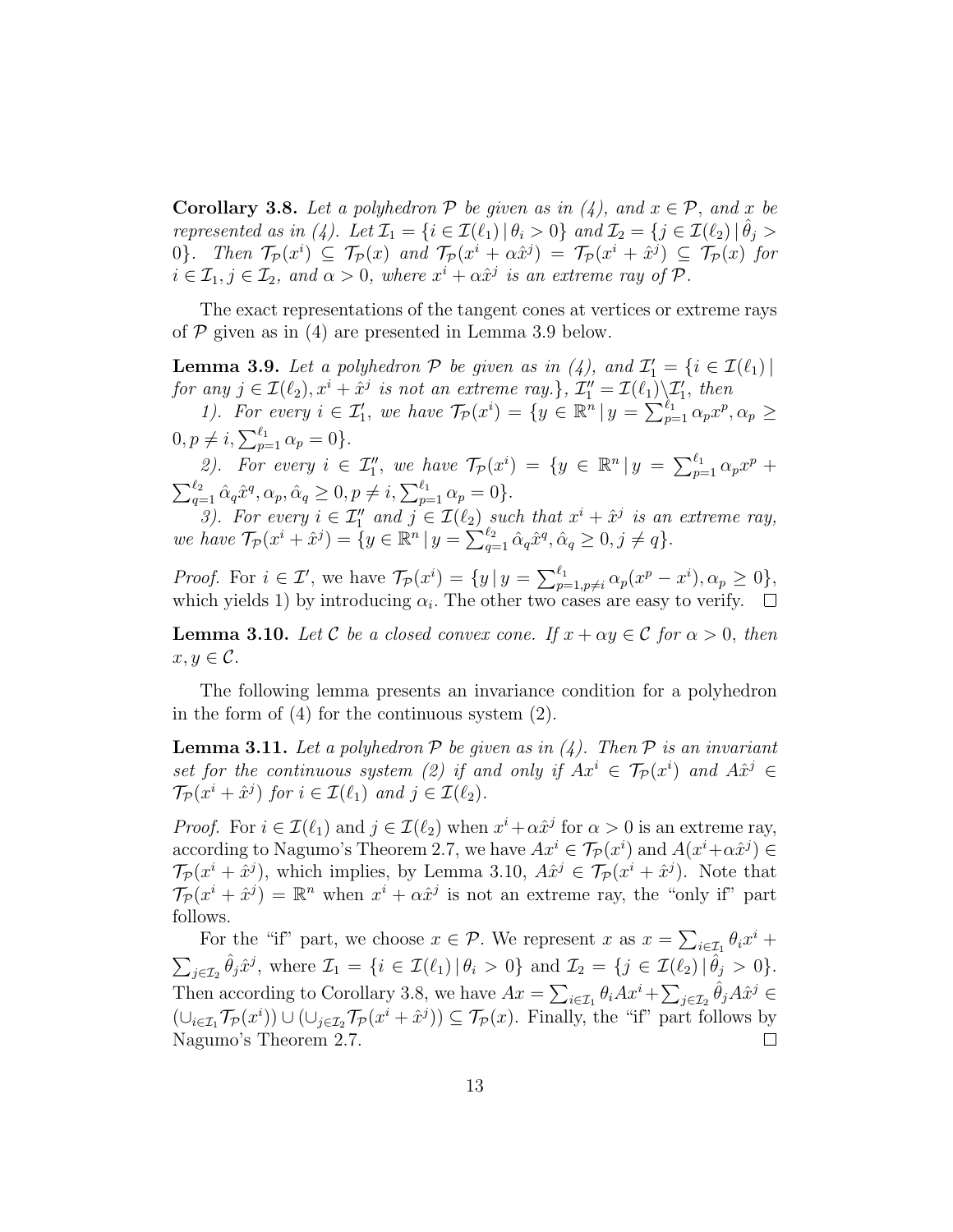Note that Lemma 3.11 is only nontrivial when  $x^{i} + \hat{x}^{j}$  is an extreme ray of  $P$ . By Lemma 3.9 and Lemma 3.11, the following corollary is immediate.

**Corollary 3.12.** Let a polyhedron  $P$  be given as in (4). Then  $P$  is an invariant set for the continuous system (2) if and only if for  $x^i$ ,  $i \in \mathcal{I}(\ell_1)$ , there exist  $\alpha_p^i, \hat{\alpha}_q^i \geq 0$  for  $p \neq i$ , such that

$$
Ax^{i} = \sum_{p=1}^{\ell_{1}} \alpha_{p}^{i} x^{p} + \sum_{q=1}^{\ell_{2}} \hat{\alpha}_{q}^{i} \hat{x}^{q}, \text{ and } \sum_{p=1}^{\ell_{1}} \alpha_{p} = 0,
$$
 (17)

for  $\hat{x}^j$ ,  $j \in \mathcal{I}(\ell_2)$ , there exist  $\hat{\alpha}_q^j \geq 0$  for  $q \neq j$ , such that  $A\hat{x}^j = \sum_{q=1}^{\ell_2} \hat{\alpha}_q^j \hat{x}^q$ .

**Theorem 3.13.** A polyhedron  $P$  given as in  $(4)$  is an invariant set for the continuous system (2) if and only if there exists a matrix  $L \in \mathbb{R}^{(\ell_1+\ell_2)\times(\ell_1+\ell_2)}$ and  $\tilde{L} \geq_o 0$ , such that  $X\tilde{L} = AX$  and  $\overline{1}\tilde{L} = \overline{0}$ , where  $X = [x^1, ..., x^{\ell_1}, \hat{x}^1, ..., \hat{x}^{\ell_2}]$ ,  $\bar{1} = [1_{\ell_1}, 0_{\ell_2}].$ 

*Proof.* This proof is similar to the one given in Theorem 3.6. We denote the *i*-th column of  $\tilde{L}$  by  $(l_{1,i},...,l_{\ell_1+\ell_2,i})^T$ .

For the "if" part, we consider  $x^i$  with  $i \in \mathcal{I}(\ell_1)$ . Since  $\tilde{L} \geq {}_o 0$ ,  $X \tilde{L} = AX$ , and  $\overline{1}\tilde{L} = \overline{0}$ , we have  $Ax^i = \sum_{p=1}^{\ell_1} l_{p,i}x^i + \sum_{q=1}^{\ell_2} l_{\ell_1+q,i}\hat{x}^q$ , with  $\sum_{p=1}^{\ell_1} l_{p,i} =$ 0, and  $l_{p,i} \geq 0$ , for  $p \neq i$ . The argument for  $\hat{x}^j$  with  $j \in \mathcal{I}(\ell_2)$  is similar. Then, according to Corollary 3.12, we have that  $P$  is an invariant set for the continuous system.

For the "only if" part, according to Theorem 3.3, we know that there exists a matrix  $L(\Delta t)$  and a scalar  $\hat{\tau} > 0$ , such that

$$
XL(\Delta t) = (I - \Delta t A)^{-1}X, \ \overline{1}L(\Delta t) = \overline{1}, \text{ for } 0 \le \Delta t \le \hat{\tau}.
$$
 (18)

Clearly, we have  $\lim_{\Delta t\to 0} L(\Delta t) = I$ . By reformulating (18), we have

$$
X\frac{L(\Delta t) - I}{\Delta t} = AXL(\Delta t), \ \overline{1}\frac{L(\Delta t) - I}{\Delta t} = \overline{0}.
$$

Note that  $\lim_{\Delta t \to 0} AXL(\Delta t) = AX$ , thus  $\tilde{L} := \lim_{\Delta t \to 0} \frac{L(\Delta t) - I}{\Delta t}$  $\frac{\Delta t - I}{\Delta t}$  exists. Since  $L(\Delta t) \geq 0$ , we have  $\tilde{L} \geq 0$ . The "only if" part is immediate by letting  $\Delta t$ approach 0.  $\Box$ 

Since the invariance conditions for a polyhedral cone given in the two different forms can be obtained by similar discussions as above. Here we only present these invariance conditions without providing the proofs.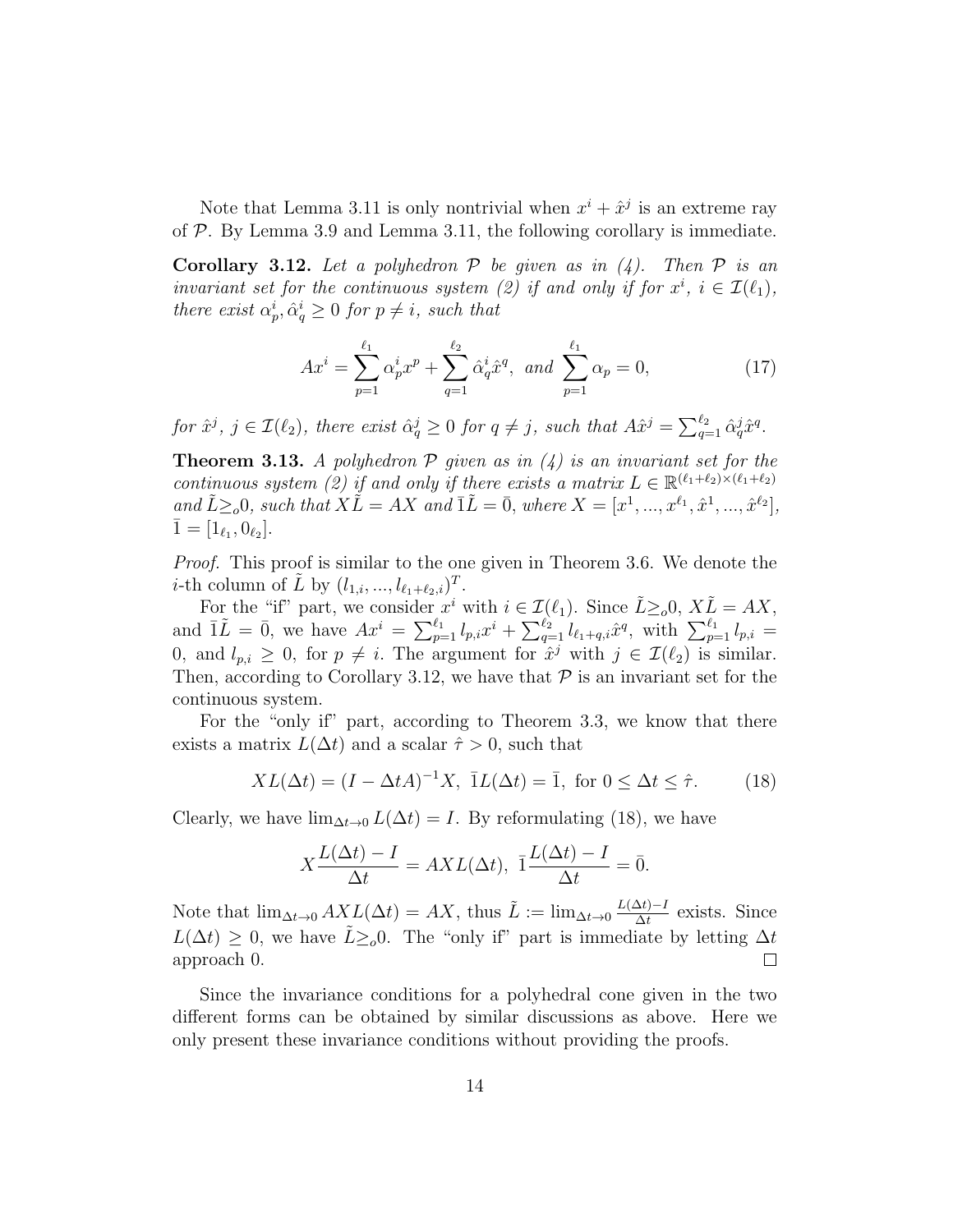**Corollary 3.14.** 1). A polyhedral cone  $\mathcal{C}_{\mathcal{P}}$  given as in (5) is an invariant set for the continuous system (2) if and only if there exists an off-diagonal matrix  $\tilde{H} \in \mathbb{R}^{m \times m}$ , such that  $\tilde{H}\tilde{G} = GA$ .

2). A polyhedral cone  $C_P$  given as in (6) is an invariant set for the continuous system (2) if and only if there exists an off-diagonal matrix  $\tilde{L} \in \mathbb{R}^{\ell \times \ell}$ , such that  $X\tilde{L} = AX$ , where  $X = [\hat{x}^1, ..., \hat{x}^\ell].$ 

According to Theorem 3.13 and Corollary 3.14, verifying if a polyhedron given as in (4) or polyhedral cone given as in (6) is an invariant set for the continuous system (2) can be done by solving a series of linear optimization problems.

## 3.2. Ellipsoids

In this section, we consider the invariance condition for ellipsoids which are represented by a quadratic inequality.

### 3.2.1. Invariance Conditions for Discrete Systems

The S-lemma and Proposition 2.3 are our main tools to obtain the invariance condition of an ellipsoid for a discrete system. First, we present a technical lemma.

**Lemma 3.15.** For all  $x \in \mathbb{R}^n$ ,  $x^TQx \ge \alpha$  holds if and only if  $Q \succeq 0$ , and  $\alpha \leq 0$ .

Proof. The "if" part is trivial, we only prove the "only if" part. Letting  $x = 0$  yields  $\alpha \leq 0$ . Assume  $Q \not\leq 0$ , then there exists an  $\hat{x} \neq 0$ , such that  $\hat{x}^T Q \hat{x} = \beta < 0$ . Let  $x = \gamma \hat{x}, \gamma > \sqrt{\alpha/\beta}$ , then  $x^T Q x = \gamma^2 \beta < \alpha$ , which contradicts to  $x^T Q x \geq \alpha$ .  $\Box$ 

**Theorem 3.16.** An ellipsoid  $\mathcal E$  given as in (7) is an invariant set for the discrete system (1) if and only if

$$
\exists \mu \in [0, 1], \text{ such that } A^T Q A - \mu Q \preceq 0. \tag{19}
$$

Proof. According to Proposition 2.3, to prove this theorem is equivalent to prove  $\mathcal{E} \subseteq \mathcal{E}'$ , where  $\mathcal{E} = \{x \mid x^T Q x \le 1\}$  and  $\mathcal{E}' = \{x \mid x^T A^T Q A x \le 1\}$ . Clearly,  $\mathcal{E} \subseteq \mathcal{E}'$  holds if and only if the following inequality system has no solution:

$$
-x^T A^T Q A x + 1 < 0, \ x^T Q x - 1 \le 0, \text{ for all } x \in \mathbb{R}^n. \tag{20}
$$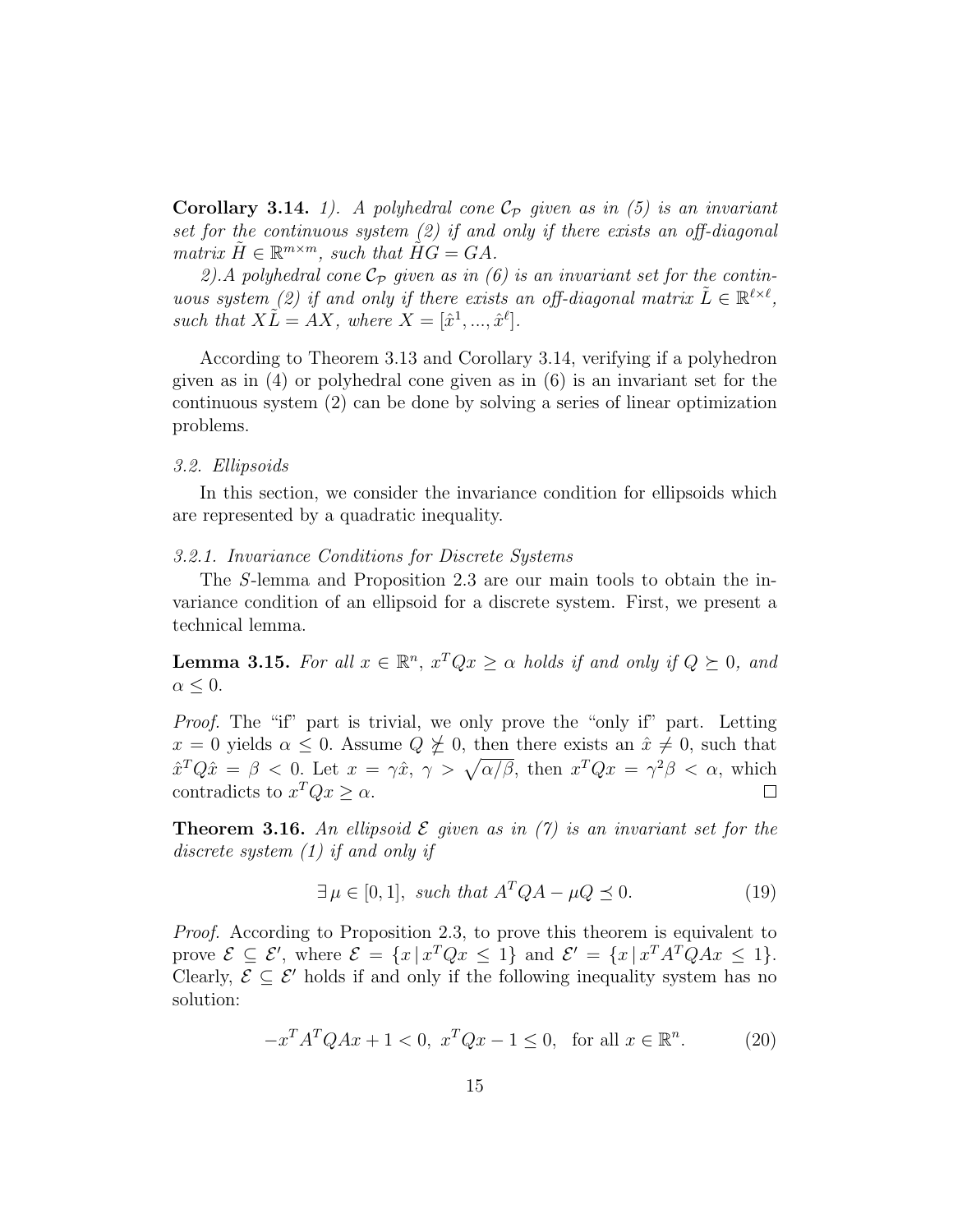Note that the left sides of the two inequalities in (20) are both quadratic functions, thus, according to the  $S$ -lemma, we have that  $(20)$  has no solution is equivalent to that there exists  $\mu \geq 0$ , such that  $-x^T A^T Q A x + 1 + \mu (x^T Q x 1$ ) > 0, or equivalently,

$$
x^T(\mu Q - A^T Q A)x \ge \mu - 1. \tag{21}
$$

The theorem follows by applying Lemma 3.15 to (21).

We can also consider an ellipsoid as an invariant set for a system in the following perspective. Invariance of a bounded set for a system is possible only if the system is non-expansive, which means that for discrete system (1), all eigenvalues of A are in a closed unit disc of the complex plane. Then it becomes clear that (19) has a solution only if (1) is non-expansive. One can conclude from this that there is an invariant ellipsoid for (1) if and only if (19) has a solution for a positive definite Q. Moreover, the smallest  $\mu$  solving (19) is the largest eigenvalue of  $WA^TQAW$ , where W is the symmetric positive definite square root of  $Q^{-1}$ , i.e.,  $W^2 = Q^{-1}$ .

In fact, the interval of the scalar  $\mu$  in Theorem 3.16 can be explained in the following way. Assume  $\mu \leq 0$ , then  $A^TQA - \mu Q$  is always a positive definite matrix. On the other hand, assume  $\mu > 1$ , consider the discrete system  $x_{k+1} = -x_k$ , one can prove that  $\{x \mid x^T Q x \le 1\}$  is an invariant set for this system. However, in this case, we have  $A^TQA - \mu Q = (1 - \mu)Q$ , which is always a positive definite matrix. Thus  $\mu$  should be in the internal [0, 1].

Apart from the simplicity, another advantage of the approach given in the proof of Theorem 3.16 is that it obtains a sufficient and necessary condition. Also, this approach highlights the close relationship between the theory of invariant sets and the Theorem of Alternatives, which is a fundamental result in optimization society.

Corollary 3.17. Condition (19) holds if and only if

$$
\exists \nu \in [0, 1], \text{ such that } \tilde{Q} = \begin{pmatrix} Q^{-1} & A \\ A^T & \nu Q \end{pmatrix} \succeq 0. \tag{22}
$$

*Proof.* First,  $Q \succ 0$  yields  $Q^{-1} \succ 0$ . By Schur's lemma [10],  $\tilde{Q} \succeq 0$  if and only if its Schur complement  $\nu Q - A^T (Q^{-1})^{-1} A = \nu Q - A^T Q A \succeq 0$ , i.e., (19)  $\Box$ holds.

 $\Box$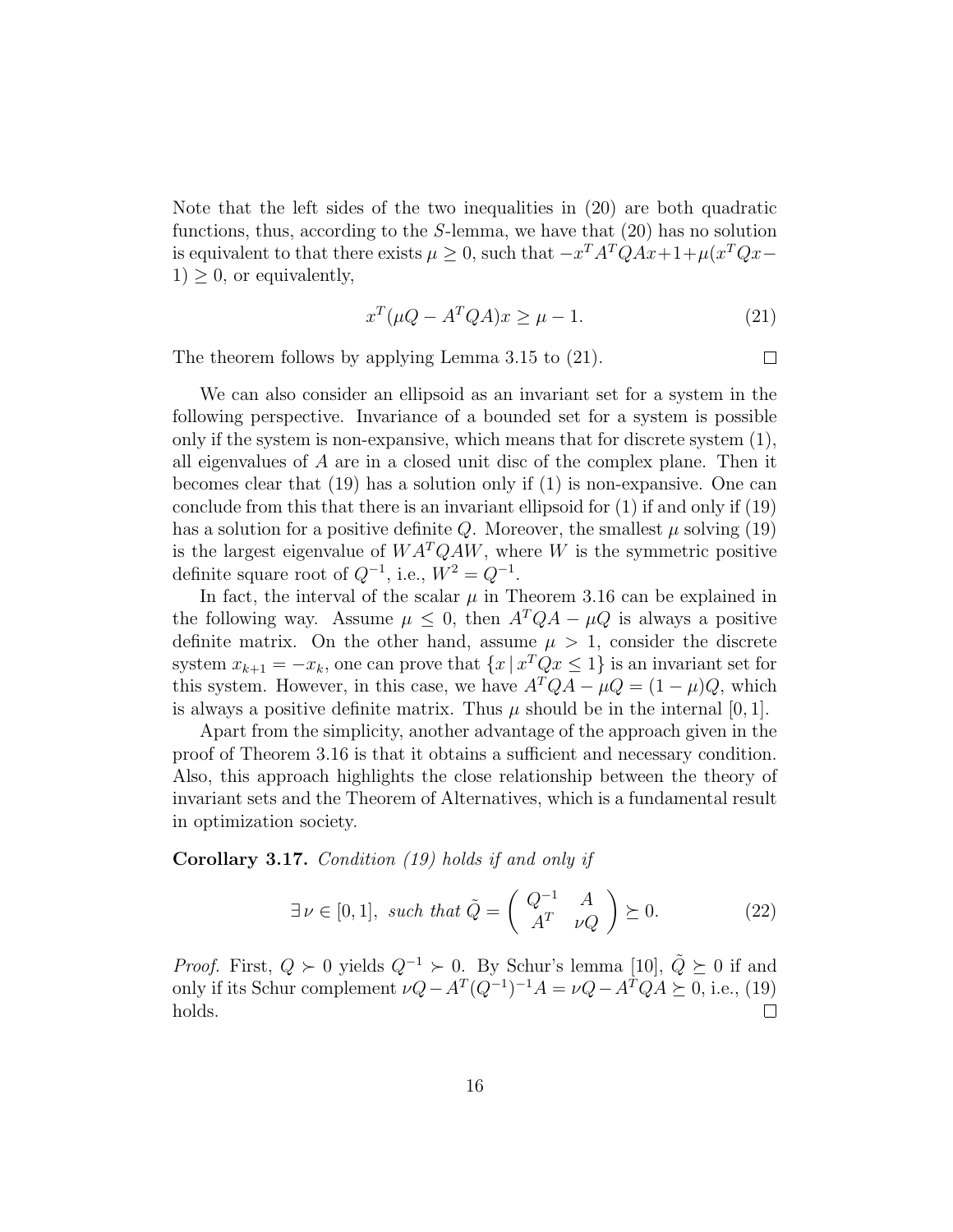Corollary 3.18. Condition (19) holds if and only if

$$
A^T Q A - Q \preceq 0. \tag{23}
$$

*Proof.* The "if" part is immediate by letting  $\mu = 1$  in (19). For the "only if" part, we let  $\nu = 1 - \mu$ , which, by reformulating (19), yields  $A^TQA - Q \preceq$  $-\nu Q \preceq 0$ , for  $\nu \in [0,1]$ , where the second "  $\preceq$ " holds due to the fact that  $\nu \geq 0$  and  $Q \succ 0$ .  $\Box$ 

The left side of (23) is called the Lyapunov operator [9] in discrete form in dynamical system. Corollary 3.18 is consistent with the invariance condition of an ellipsoid for discrete system given in [7, 9]. The invariance condition presented in [7] is the same as (23) without the equality. This is since contractivity rather than invariance of a set for a system is analyzed in [7]. Lyapunov method is used to derive condition  $(23)$  in [9]. Apparently, condition  $(23)$  is easier to apply than condition (19), since the former one involves only about the ellipsoid and the system.

The attentive reader may observe that the positive definiteness assumption for matrix Q is never used in the proof of Theorem 3.16. That assumption was only needed to ensure that the set  $S$  is convex. Recall that the quadratic functions in the S-lemma are not necessarily convex, thus we can extend Theorem 3.16 to general sets which are represented by a quadratic inequality.

**Theorem 3.19.** A set  $S = \{x \in \mathbb{R}^n | x^TQx \le 1\}$ , where  $Q \in \mathbb{R}^{n \times n}$ , is an invariant set for the discrete system (1) if and only if

$$
\exists \mu \in [0, 1], \text{ such that } A^T Q A - \mu Q \preceq 0. \tag{24}
$$

The proof of Theorem 3.19 is the same as that of Theorem 3.16, so we do not duplicate that proof here. A trivial example that satisfy the condition in is given by choosing Q to be any indefinite matrix,  $A = I$ , and we choose  $\mu =$ 1. It is easy to see that for this choice condition (24) holds. Further exploring the implications of possibly using nonconvex and unbounded invariant sets is far from the main focus of our paper, so this topic remains the subject of further reseearch.

### 3.2.2. Invariance Condition for Continuous System

We first present an interesting result about the solution of continuous system.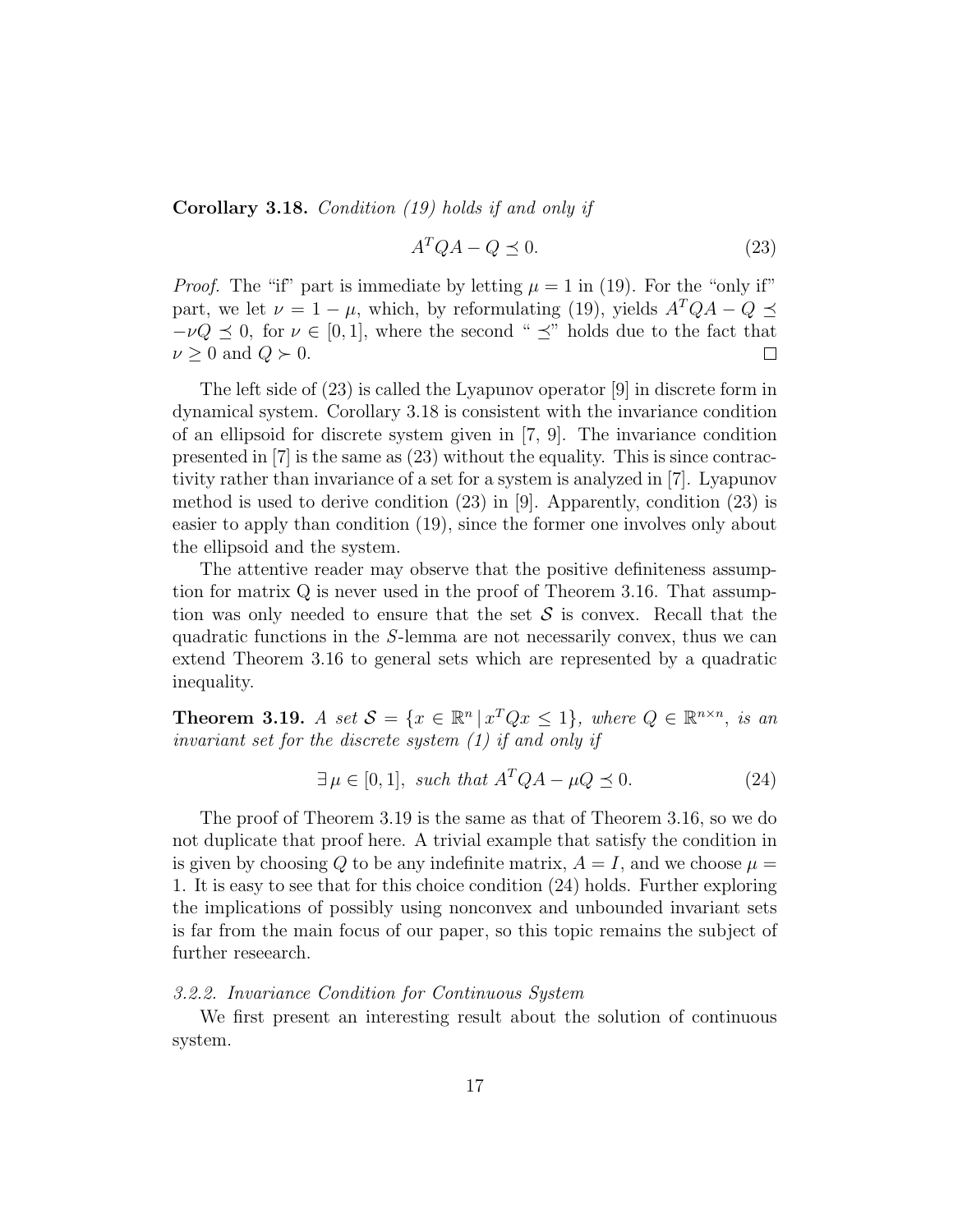**Proposition 3.20.** The solution of the continuous system  $(2)$  is on the boundary of the ellipsoid  $\mathcal E$  given as in (7) (or the Lorenz cone  $\mathcal C_{\mathcal L}$  given as in  $(8)$ ) if and only if

$$
\sum_{i=0}^{k-1} \frac{1}{(k-1)!} {k-1 \choose i} (A^i)^T Q A^{k-i-1} = 0, \text{ for } k = 2, 3, .... \tag{25}
$$

Proof. We consider only ellipsoids, and the proof for Lorenz cones is similar. The solution of (2) is given as  $x(t) = e^{At}x_0$ , thus  $x(t) \in \partial \mathcal{E}$  if and only if  $x_0^T (e^{At})^T Q e^{At} x_0 = 1$ , which can be expanded, by substituting  $e^{At} =$  $\sum_{i=0}^{\infty}$  $A^i$  $\frac{4^i}{i!}t^i$ , as

$$
\sum_{k=1}^{\infty} t^{k-1} x_0^T \tilde{Q}_{k-1} x_0 = 1, \text{ where } \tilde{Q}_{k-1} = \sum_{i=0}^{k-1} \frac{1}{(i)!(k-i-1)!} (A^i)^T Q A^{k-i-1},
$$

for any  $x_0^T Q x_0 = 1$  and  $t \ge 0$ . Thus,  $\tilde{Q}_{k-1} = 0$ , for  $k \ge 2$ . Also, note that  $\frac{1}{(k-1)!} {k-1 \choose i} = \frac{1}{(i)!(k-i-1)!}$ , condition (25) is immediate.  $\binom{-1}{i} = \frac{1}{(i)!(k-i-1)!}$ , condition (25) is immediate.

In particular, when  $k = 2$ , condition (25) yields  $A^TQ + QA = 0$ . The left hand side of this equation is called Lyapunov operator in continuous form. We now present invariance condition of an ellipsoid for the continuous system.

**Theorem 3.21.** An ellipsoid  $\mathcal E$  given as in (7) is an invariant set for the continuous system (2) if and only if

$$
A^T Q + QA \preceq 0. \tag{26}
$$

Proof. According to Lemma 3.32, we have that condition (36) holds. Then  $x^T(A^T Q + QA)x \leq 0$ , for every  $x \in \partial \mathcal{E}$ . For an arbitrary  $y \in \mathbb{R}^n$ , there exists an  $x \in \partial \mathcal{E}$ , such that  $y = \gamma x$ , for some  $\gamma \in \mathbb{R}$ . Then  $y^T (A^T Q + QA) y =$ 1  $\frac{1}{\gamma^2} x^T (A^T Q + Q A) x \leq 0$ , which yields condition (26).  $\Box$ 

The presented method in the proof of Theorem 3.21 is simpler than the traditional Lyapunov method to derive the invariance condition. However, the approach in the proof cannot be used for Lorenz cones, since the origin is not in the interior of Lorenz cones.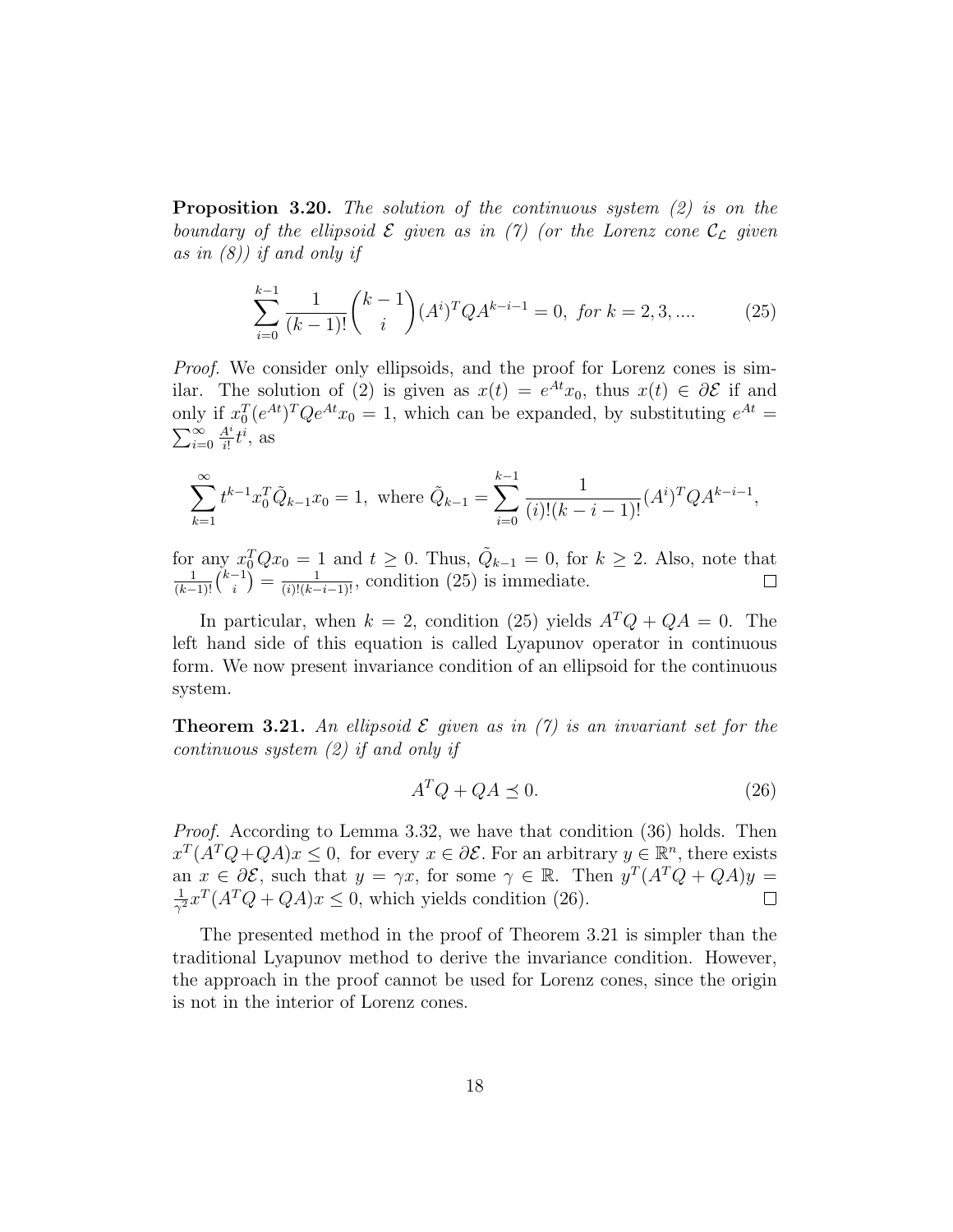## 3.3. Lorenz Cones

A Lorenz cone  $\mathcal{C}_{\mathcal{L}}$  given as in (8) also has a quadratic form, but the way to obtain the invariance condition of a Lorenz cone for discrete system is much more complicated than an ellipsoid. The difficulty is mainly due to the existence of the second constraint in (8).

## 3.3.1. Invariance Condition for Discrete System

The representation of the nonconvex set  $\mathcal{C}_{\mathcal{L}} \cup (-\mathcal{C}_{\mathcal{L}}) = \{x \mid x^T Q x \leq 0\}$ involves only the quadratic form, which is almost the same as an ellipsoid, we can first derive the invariance condition of this set for discrete system. Recall that the S-lemma dose not require that the quadratic functions have to be convex, thus the S-lemma is still valid for the nonconvex set.

**Theorem 3.22.** The nonconvex set  $\mathcal{C}_{\mathcal{L}} \cup (-\mathcal{C}_{\mathcal{L}})$  is an invariant set for the discrete system (1) if and only if

$$
\exists \mu \ge 0, \text{ such that } A^T Q A - \mu Q \preceq 0. \tag{27}
$$

Proof. The proof is closely following the ideas in the proof of Theorem 3.16. The only difference is that the right side in (21) is 0 rather than  $1 - \mu$ , which is why the condition  $\mu \leq 1$  is absent in this case.  $\Box$ 

The invariance condition for  $\mathcal{C}_{\mathcal{L}} \cup (-\mathcal{C}_{\mathcal{L}})$  shown in (27) is similar to the one proposed by Loewy and Schneider in [19]. They proved by contradiction using the properties of copositive matrices that when the rank of A is greater than 1,  $AC_{\mathcal{L}} \subseteq C_{\mathcal{L}}$  or  $-AC_{\mathcal{L}} \subseteq C_{\mathcal{L}}$  if and only if (27) holds. They also concluded, see Lemma 3.1 in [19], that  $A\mathcal{C}_{\mathcal{L}} \subseteq \mathcal{C}_{\mathcal{L}}$  if and only if there exist two vectors  $x, y \in \mathcal{C}_{\mathcal{L}}$ , such that  $A = xy^T$ , when the rank of A is 1. In fact, substituting such A into (27) and letting  $\mu = 0$ , we have  $A^TQA - \mu Q =$  $(xy^T)^T Q(xy^T) = y(x^T Qx) y^T = (x^T Qx) y y^T$ . It is clear that  $x^T Qx \leq 0$  due to  $x \in \mathcal{C}_{\mathcal{L}}$ . Note that the matrix  $yy^T$  is a ranked one and positive semidefinite matrix with eigenvalues 0 and  $y^T y$ , thus we also have  $A^T Q A - \mu Q \preceq 0$ . Thus condition (27) is also satisfied when the rank of A is 1.

In fact, the interval of the scalar  $\mu$  in condition (27) can also be considered in the following way. Assume  $\mu < 0$ , we choose  $A = Q = \text{diag}\{-1, ..., -1, 1\}$ . Then the Lorenz cone is an invariant set for the system, since such Lorenz cone is a self-dual cone<sup>3</sup>. The left hand side in  $(27)$  is, however, now simplified

<sup>3</sup>A self-dual cone is a cone that coincides with its dual cone, where the dual cone for a cone C is defined as  $\{y \mid x^T y \ge 0, \forall x \in C\}.$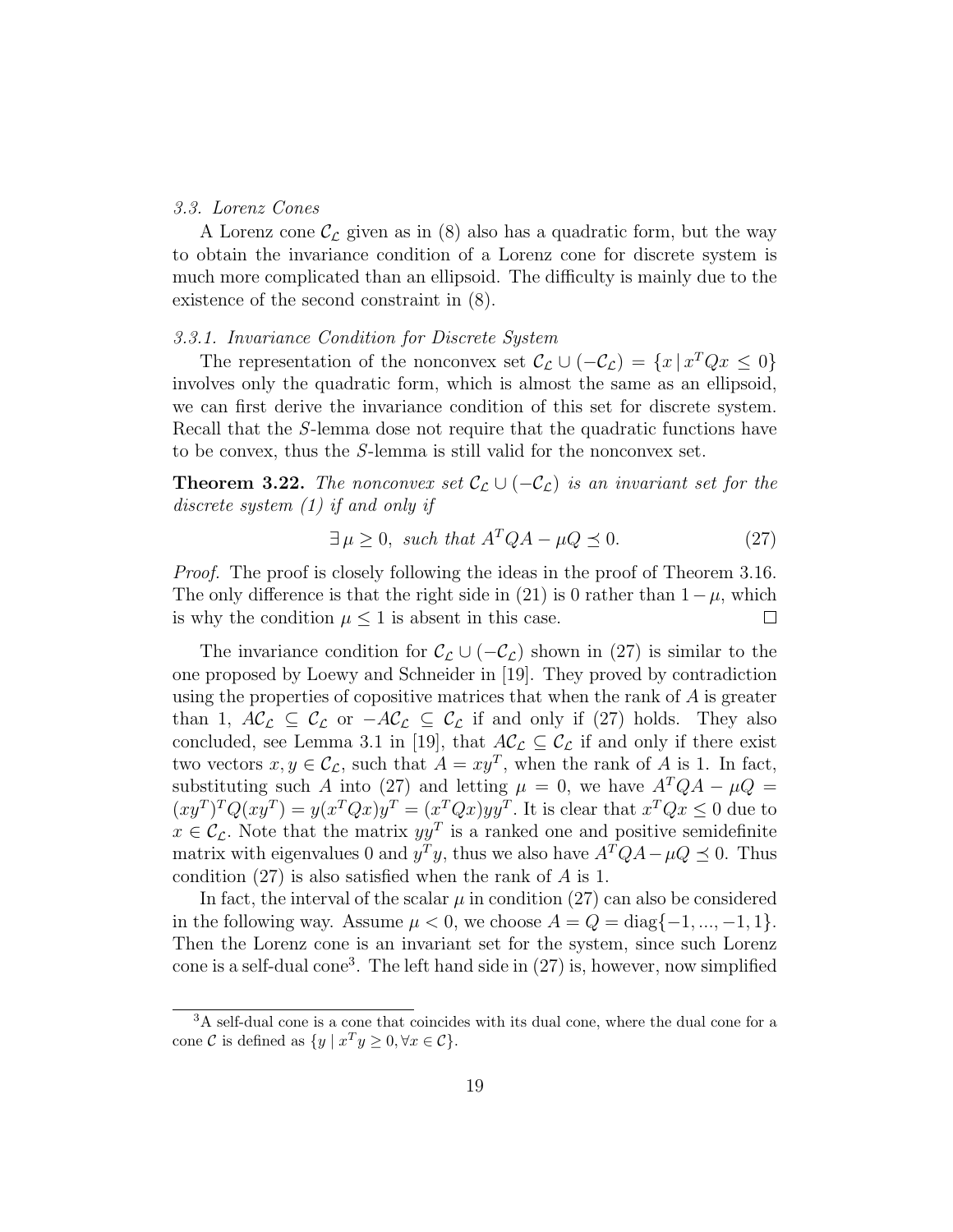to  $(1 - \mu)Q$  that cannot be negative semidefinite because inertia $\{Q\} = \{n - \mu\}$ 1, 0, 1}. Thus the scalar  $\mu$  in (27) should be nonnegative.

It is hard to apply directly Schur lemma, which is different from an ellipsoid, to the case of a Lorenz cone, since the matrix Q for a Lorenz cone is neither positive nor negative semidefinite. However, in some special cases, e.g.,  $Q = \text{diag}\{-1, ..., -1, 1\}$ , where there exists lower dimension sub-matrix which is negative definite, the Schur complement of this sub-matrix is possible to compute such that a similar semidefinite problem as (22) can be obtained. In fact, the scalar  $\mu$  is hard to eliminate, since a Lorenz cone is unbounded.

To find the scalar  $\mu$  in (27) is essentially a semidefinite optimization (SDO) problem. Various celebrated SDO solvers, e.g., SeDuMi [26], CVX [13], and SDPT3 [27] have been shown robust performance in solving a SDO problems numerically.

**Corollary 3.23.** If  $\lambda_1(A^TQA) \leq 0$ , then the Lorenz cone  $\mathcal{C}_{\mathcal{L}}$  given as in (8) is an invariant set for the discrete system (1).

Corollary 3.23 gives a simple sufficient condition such that a Lorenz cone is an invariant set, but it is only valid when the  $A$  is a singular matrix. In fact, if A is nonsingular, by Sylvester's law of inertia [15], we have that  $\lambda_1(A^TQA) > 0.$ 

The interval of the scalar  $\mu$  in (27) can be tightened by incorporating the eigenvalues and eigenvectors of Q. Such a tighter condition is presented in Corollary 3.24.

**Corollary 3.24.** If condition  $(27)$  holds, then

$$
\max\left\{0, \max_{1 \le i \le n-1} \left\{ \frac{u_i^T A^T Q A u_i}{\lambda_i} \right\} \right\} \le \mu \le \frac{u_n^T A^T Q A u_n}{\lambda_n}.\tag{28}
$$

*Proof.* Multiplying condition (27) by  $u_i^T$  from the left and  $u_i$  from the right, we have  $u_i^T A^T Q A u_i - \mu u_i^T Q u_i \leq 0$ . Since  $u_i^T Q u_i = \lambda_i u_i^T u_i = \lambda_i > 0$ , for  $i \in \mathcal{I}(n-1)$ , and  $u_n^T Q u_n = \lambda_n < 0$ , condition (28) follows immediately.

Corollary 3.24 presents tighter bounds for the scalar  $\mu$  in (28) in terms of a algebraic form. The existence of a scalar  $\mu$  implies that the upper bound should be no less than the lower bound in (28). However, this is not always true. We now present a geometrical interpretation of the interval of the scalar  $\mu$ , that can be directly derived from Corollary 3.24.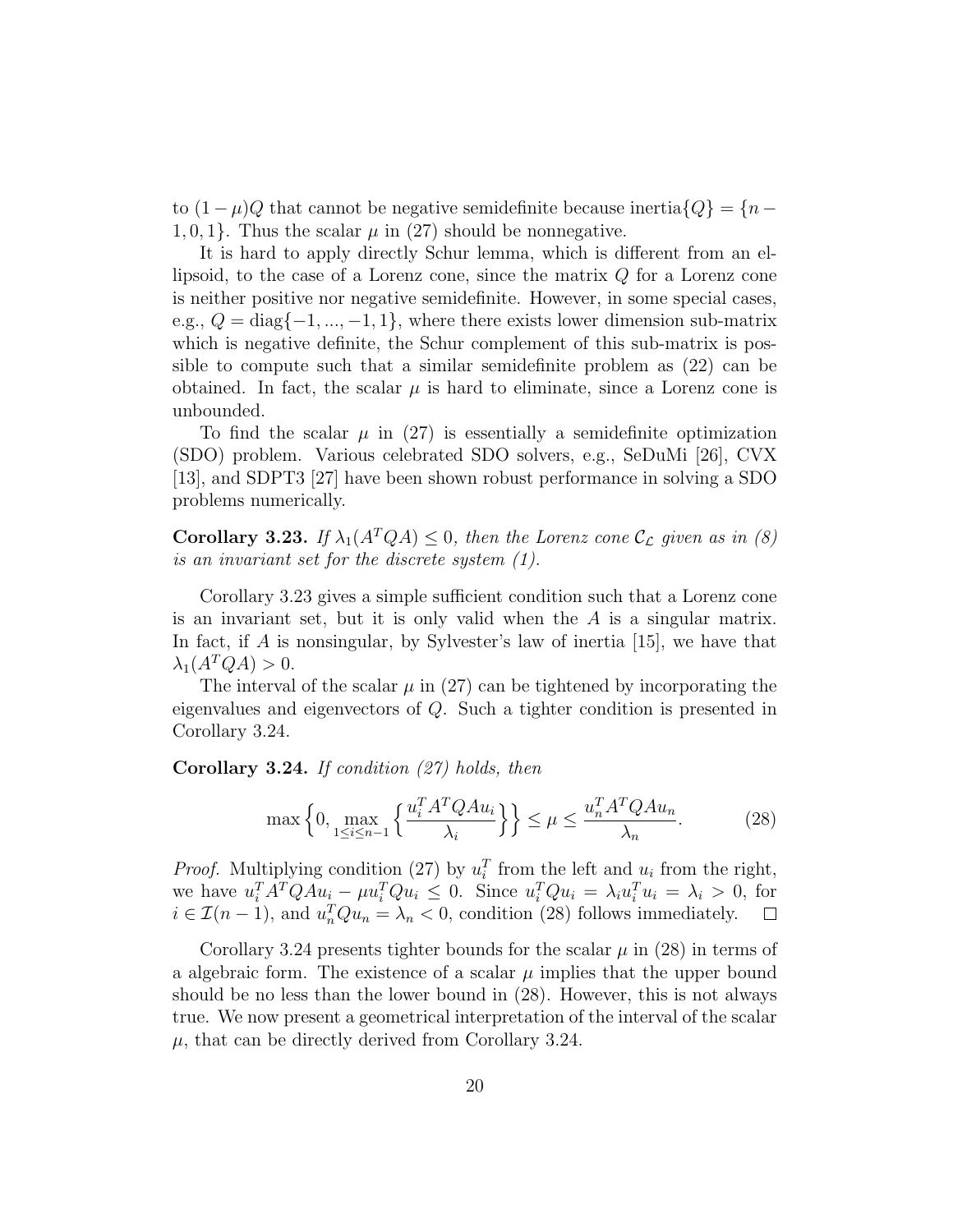**Corollary 3.25.** The relationship between the vector  $Au_i$ , and the scalers  $u_i^T A^T Q A u_i$ , and  $\mu$  are as follows:

- If  $Au_n \notin \mathcal{C}_{\mathcal{L}} \cup (-\mathcal{C}_{\mathcal{L}})$ , then  $\mu$  does not exist.
- If  $Au_i \in \mathcal{C}_\Gamma \cup (-\mathcal{C}_\Gamma)$  for  $i \in \mathcal{I}(n-1)$ , then
	- $-$  if  $Au_n \in \partial \mathcal{C}_\mathcal{L} \cup (-\partial \mathcal{C}_\mathcal{L}),$  then  $\mu = 0$ .  $-$  if Au<sub>n</sub> ∈ int C<sub>c</sub> ∪ (-int C<sub>c</sub>), then  $\mu \in [0, \frac{u_n^T A^T Q A u_n}{\lambda_n}]$  $\lambda_n$ i .
- Let  $\mathcal{I} = \{i \mid Au_i \notin \mathcal{C}_{\mathcal{L}} \cup (-\mathcal{C}_{\mathcal{L}})\}\$ . If the set  $\mathcal{I} \subseteq \mathcal{I}(n-1)$  is nonempty, then

$$
- if Aun \in \partial C_{\mathcal{L}} \cup (-\partial C_{\mathcal{L}}), then \mu does not exist.
$$

- $-$  if  $Au_n \in \text{int}(\mathcal{C}_\mathcal{L}) \cup (-\text{int}(\mathcal{C}_\mathcal{L}))$ , then
	- ∗ if there exist  $i^* \in \mathcal{I}$ , such that  $\frac{u_{i^*}^T A^T Q A u_{i^*}}{\lambda_{i^*}} > \frac{u_n^T A^T Q A u_n}{\lambda_n}$  $\frac{d^{n}Q A u_{n}}{\lambda_{n}}, \text{ then } \mu$ does not exist. ∗ otherwise,  $\mu \in \left[\max_{i \in \mathcal{I}} \left\{ \frac{u_i^T A^T Q A u_i}{\lambda_i} \right\} \right]$  $\lambda_i$  $\Big\}, \frac{u_n^T A^T Q A u_n}{\lambda}$  $\lambda_n$ i

We now consider the invariance condition of a Lorenz cone  $\mathcal{C}_{\mathcal{L}}$  given as in (8), which is a convex set and can handle expansive systems, for

**Lemma 3.26.** [25] A Lorenz cone  $\mathcal{C}_{\mathcal{L}}$  given as in (8) can be written as a linear transformation of the standard Lorenz cone  $\mathcal{C}_{\mathcal{L}}^*$  as  $\mathcal{C}_{\mathcal{L}} = T\mathcal{C}_{\mathcal{L}}^*$ , where T is nonsingular

$$
T = \left[\frac{u_1}{\sqrt{\lambda_1}}, \dots, \frac{u_{n-1}}{\sqrt{\lambda_{n-1}}}, \frac{u_n}{\sqrt{-\lambda_n}}\right].
$$
\n(29)

**Lemma 3.27.** A Lorenz cone  $\mathcal{C}_{\mathcal{L}}$  given as in (8) is an invariant set for the discrete system (1) if and only if the standard Lorenz cone  $\mathcal{C}_{\mathcal{L}}^*$  is an invariant set for the following discrete system

$$
x_{k+1} = T^{-1}ATx_k,
$$
\n(30)

where  $T$  is defined as  $(29)$ .

*Proof.* The Lorenz cone  $\mathcal{C}_{\mathcal{L}}$  is an invariant set for (1) if and only if  $A\mathcal{C}_{\mathcal{L}} \subseteq \mathcal{C}_{\mathcal{L}}$ . This holds if and only if  $ATC^*_{\mathcal{L}} \subseteq T C^*_{\mathcal{L}}$ , which is equivalent to  $T^{-1}ATC^*_{\mathcal{L}} \subseteq$  $\mathcal{C}_{\mathcal{L}}^*$ .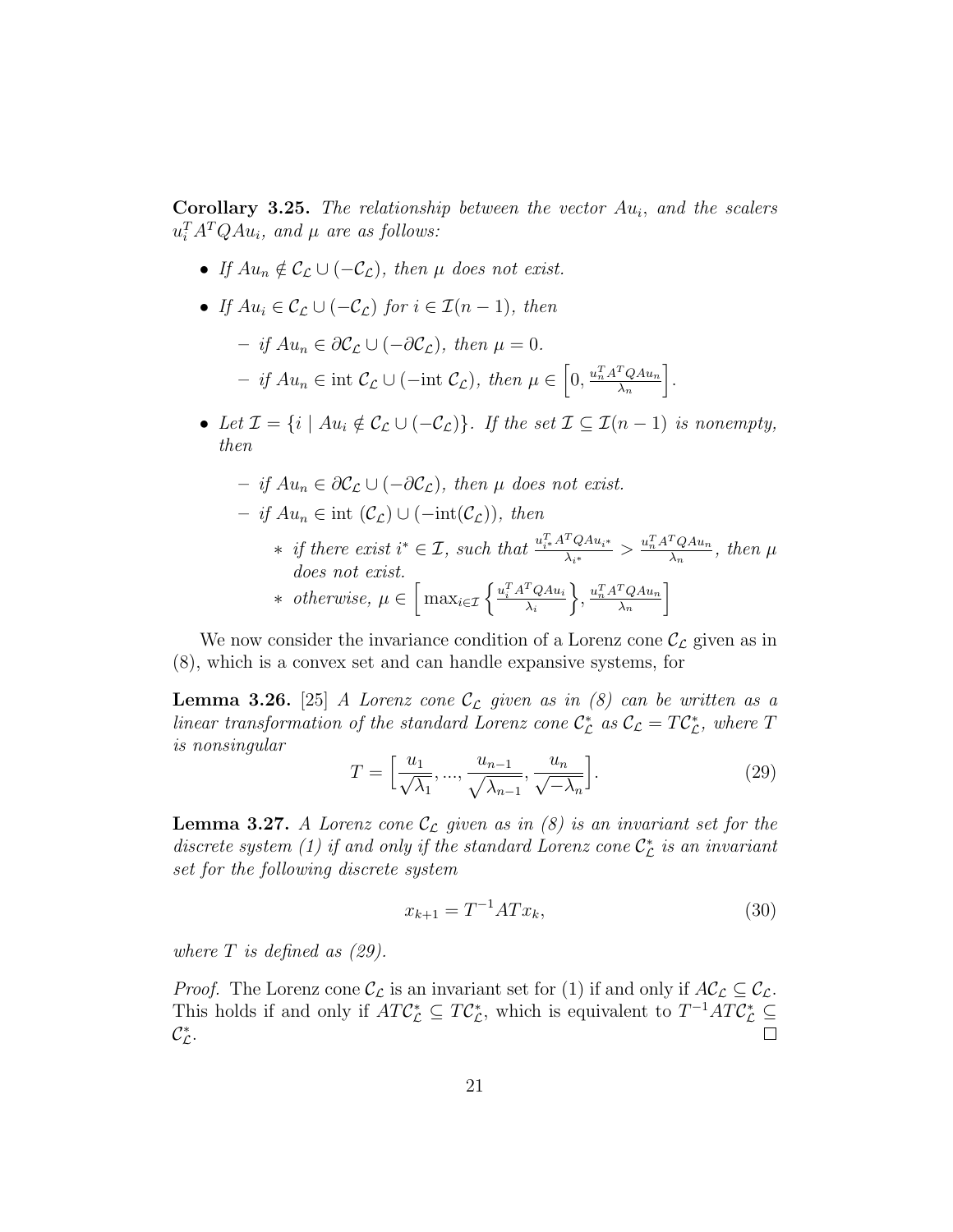The invariance condition of a Lorenz cone for discrete systems is presented in Theorem 3.28. Although we have developed such invariance condition independently, it was brought to our attention recently that the invariance condition is the same as the one proposed by Aliluiko and Mazko in [1]. But our proof is more straightforward.

**Theorem 3.28.** A Lorenz cone  $\mathcal{C}_{\mathcal{L}}$  (or  $-\mathcal{C}_{\mathcal{L}}$ ) given as in (8) is an invariant set for the discrete system (1) if and only if

$$
\exists \mu \ge 0, \text{ such that } A^T Q A - \mu Q \le 0, \ u_n^T A u_n \ge 0, \ u_n^T A Q^{-1} A^T u_n \le 0, \ (31)
$$

where  $u_n$  is the eigenvector corresponding to the unique negative eigenvalue  $\lambda_n$  of Q.

*Proof.* Since the proof for the Lorenz cone  $-\mathcal{C}_{\mathcal{L}}$  can be derived by choosing u<sub>n</sub> to be  $-u_n$ , we only present the proof for  $\mathcal{C}_{\mathcal{L}}$ . For an arbitrary  $x \in \mathcal{C}_{\mathcal{L}}$ , by Theorem 3.22, we have that  $Ax \in \mathcal{C}_{\mathcal{L}}$  or  $Ax \in -\mathcal{C}_{\mathcal{L}}$  if and only if condition (27) is satisfied. To ensure that only  $Ax \in \mathcal{C}_{\mathcal{L}}$  holds, some additional conditions should be added.

According to Lemma 3.27, we consider  $\mathcal{C}_{\mathcal{L}}^*$  and the discrete system (30), where the coefficient matrix, denoted by  $A$ , can be explicitly written as

$$
\tilde{A} = T^{-1}AT = \begin{bmatrix} u_1^T A u_1 & \cdots & \sqrt{-\frac{\lambda_1}{\lambda_n}} u_1^T A u_n \\ \vdots & \ddots & \vdots \\ \sqrt{-\frac{\lambda_n}{\lambda_1}} u_n^T A u_1 & \cdots & u_n^T A u_n \end{bmatrix}
$$

Then, according to Theorem 3.22, condition (27) implies

$$
\exists \mu \ge 0, \text{ such that } (T^{-1}AT)^T \tilde{I} T^{-1}AT - \mu \tilde{I} \preceq 0,
$$
 (32)

.

where  $\tilde{I} = \text{diag}\{1, ..., 1, -1\}$ . Note that  $T^TQT = \tilde{I}$ , condition (32) is equivalent to

$$
\exists \mu \ge 0
$$
, such that  $A^T Q A - \mu Q \preceq 0$ .

Recall that we denote the *i*-th row of a matrix  $M$  by  $M_i^T$ . Also, the second constraint in the formulae of  $\mathcal{C}_{\mathcal{L}}^*$  requires that every  $x_k \in \mathcal{C}_{\mathcal{L}}^*$  implies that the last coordinate in  $x_{k+1}$  is nonnegative, i.e.,  $\tilde{A}_n^T x_k \geq 0$ , for all  $x_k \in C_{\mathcal{L}}^*$ . Note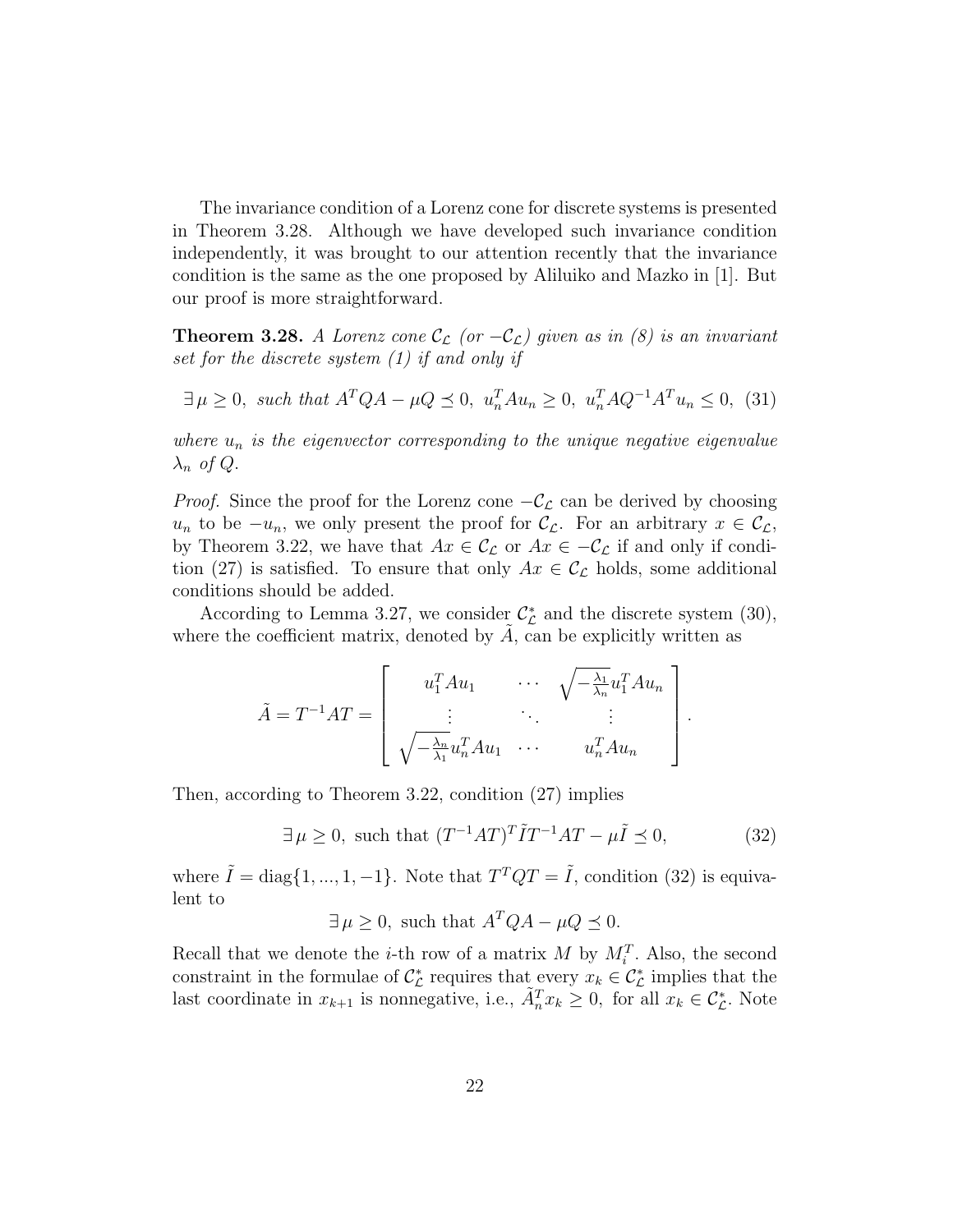that  $\mathcal{C}_{\mathcal{L}}^*$  is a self-dual cone, we have  $\tilde{A}_n^T x \geq 0$ , for all  $x \in \mathcal{C}_{\mathcal{L}}^*$  if and only if  $\tilde{A}_n \in \tilde{C}_\mathcal{L}^*$ . Thus, we have

$$
\tilde{A}_n^T = \sqrt{-\lambda_n} \Big( \frac{1}{\sqrt{\lambda_1}} u_n^T A u_1, \frac{1}{\sqrt{\lambda_2}} u_n^T A u_2, \dots, \frac{1}{\sqrt{-\lambda_n}} u_n^T A u_n \Big) = \sqrt{-\lambda_n} u_n^T A T. \tag{33}
$$

Substituting (33) into the first inequality in the formulae of  $\mathcal{C}_{\mathcal{L}}^{*}$ , we have

$$
-\lambda_n (T^T A^T u_n)^T \tilde{I} (T^T A^T u_n) \le 0. \tag{34}
$$

 $\frac{u_i u_i^T}{\lambda_i} = Q^{-1}$ , where the second equality is Since  $\lambda_n < 0$  and  $T\tilde{I}T^T = \sum_{i=1}^n$ due to the spectral decomposition of  $Q^{-1}$ , we have that (34) is equivalent to  $u_n^T A Q^{-1} A^T u_n \leq 0$ . Also, substituting (33) into the second inequality in the formulae of  $C_{\mathcal{L}}^*$  yields  $u_n^T A u_n \geq 0$ . The proof is complete.  $\Box$ 

**Corollary 3.29.** The inequality  $u_n^T A Q^{-1} A^T u_n \leq 0$  holds if and only if  $u_n^T A x \geq 0$ , for all  $x \in \mathcal{C}_{\mathcal{L}}$ .

*Proof.* Since  $x^T Q x \leq 0$  can be written as  $x^T U \Lambda^{\frac{1}{2}} \tilde{I} \Lambda^{\frac{1}{2}} U^T x \leq 0$ , we have  $x \in \mathcal{C}_{\mathcal{L}}$  if and only if  $\Lambda^{\frac{1}{2}}U^{T}x \in \mathcal{C}_{\mathcal{L}}^{*}$ . Similarly, since  $Q^{-1} = U\Lambda^{-\frac{1}{2}}\tilde{I}\Lambda^{-\frac{1}{2}}U^{T}$ , then  $u_n^T A Q^{-1} A^T u_n \leq 0$  can be written as  $u_n^T A U \Lambda^{-\frac{1}{2}} \tilde{I} \Lambda^{-\frac{1}{2}} U^T A^T u_n \leq 0$ , which yields  $\Lambda^{-\frac{1}{2}}U^T A^T u_n \in \mathcal{C}_{\mathcal{L}}^*$ . Since the set  $\mathcal{C}_{\mathcal{L}}^*$  is a self-dual cone, we have  $(\Lambda^{-\frac{1}{2}}U^T A^T u)^T (\Lambda^{\frac{1}{2}}U^T x) \geq 0$ , which can be simplified to  $u_n^T A x \geq 0$ , for all  $x \in \mathcal{C}_{\mathcal{L}}$ .  $\Box$ 

The normal plane of the eigenvector  $u_n$  that contains the origin separates  $\mathbb{R}^n$  into two half spaces. Corollary 3.29 presents a geometrical interpretation that A transforms the Lorenz cone  $\mathcal{C}_{\mathcal{L}}$  to the half space that contains eigenvector  $u_n$ , i.e.,  $A\mathcal{C}_{\mathcal{L}} \subseteq \{y \mid u_n^T y \ge 0\}$ . Moreover, note that  $u_n^T A x = (A^T u_n)^T x$ , which shows that the vector  $A^T u_n$  is in the dual cone of  $\mathcal{C}_{\mathcal{L}}$ .

Corollary 3.30. If condition (31) holds, then

$$
0 \le \mu \le \frac{u_n^T A^T Q A u_n}{\lambda_n}.
$$
\n(35)

Proof. The proof is analogous to the one given in the proof of Corollary 3.24.  $\Box$ 

The interval for the scalar  $\mu$  in condition (35) is wider but simpler than the one presented in Corollary 3.24. Analogous to Corollary 3.25, we present an intuitive geometrical interpretation of  $\mu$  for Lorenz cones.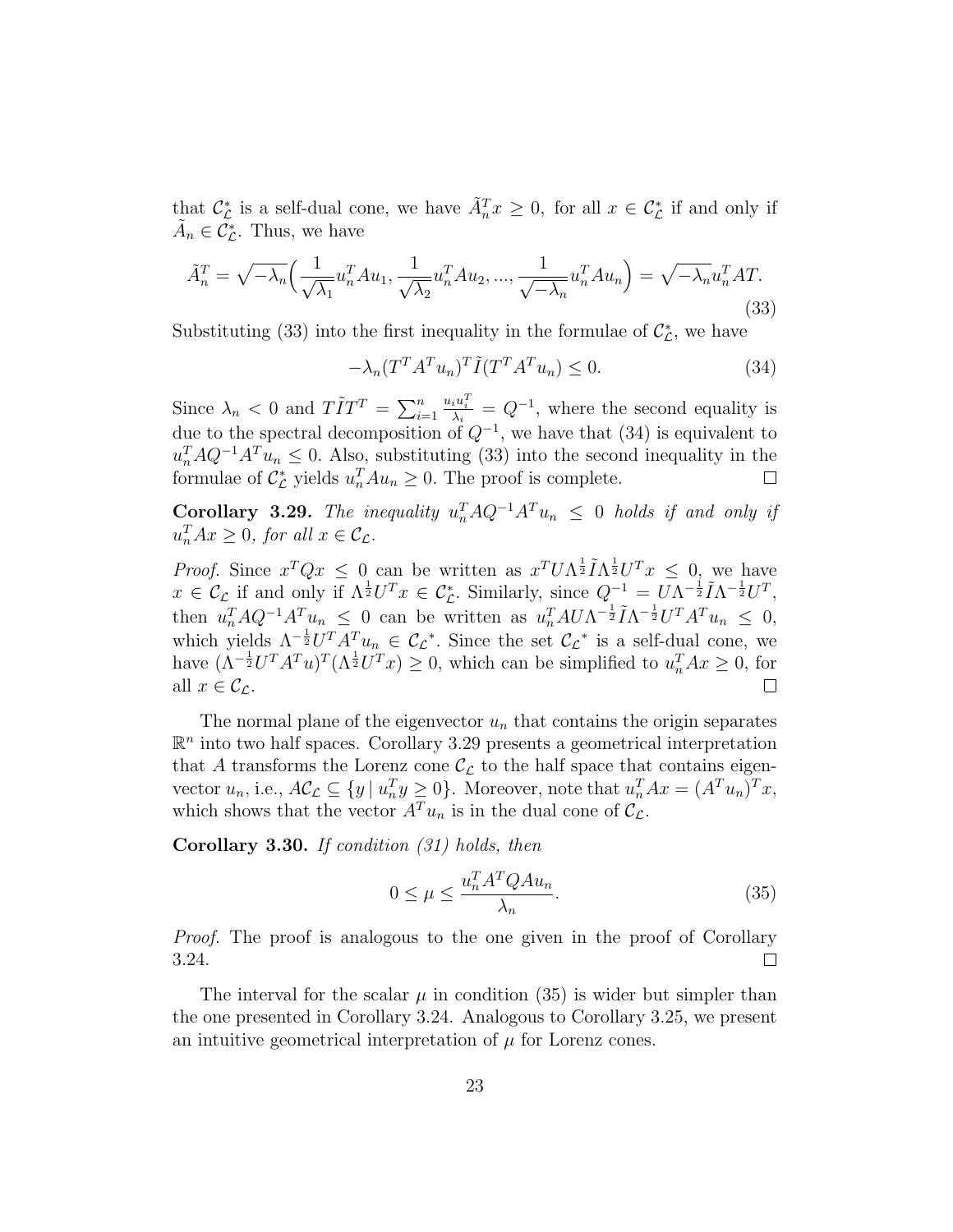**Corollary 3.31.** The relationship between the vector  $Au_n$ , and the scalers  $u_n^T A^T Q A u_n$ , and  $\mu$  are as follows.

- If  $Au_n \notin \mathcal{C}_{\mathcal{L}} \cup (-\mathcal{C}_{\mathcal{L}})$ , then  $\mu$  does not exist.
- If  $Au_n \in \partial \mathcal{C}_{\mathcal{L}} \cup (-\partial \mathcal{C}_{\mathcal{L}})$ , then  $\mu = 0$ .
- If  $Au_n \in \text{int } (\mathcal{C}_{\mathcal{L}}) \cup (-\text{int }(\mathcal{C}_{\mathcal{L}}))$ , then  $\mu \in \left[0, \frac{u_n^T A^T Q A u_n}{\lambda_n}\right]$  $\lambda_n$ i .

# 3.3.2. Invariance Condition for Continuous System

Now we consider the invariance condition of Lorenz cones for the continuous system. The following invariance conditions is first given by Stern and Wolkowicz [25], where they consider only Lorenz cones and their proof is using the concept of the cross-positivity. Here we present a simple proof.

**Lemma 3.32.** [25] An ellipsoid  $\mathcal E$  given in the form of (7) (or a Lorenz cone  $\mathcal{C}_{\mathcal{L}}$  given in the form of (8)) is an invariant set for the continuous system (2) if and only if

$$
(Ax)^{T}Qx \le 0, \text{ for all } x \in \partial \mathcal{E} \text{ ( or } x \in \partial \mathcal{C}_{\mathcal{L}}). \tag{36}
$$

Proof. We consider only ellipsoids, and it is analogous for Lorenz cones. Note that  $\partial \mathcal{E} = \{x \mid x^T Q x = 1\}$ , thus the outer normal vector of  $\mathcal{E}$  at  $x \in \partial \mathcal{E}$  is Qx. Then we have  $\mathcal{T}_{\mathcal{E}}(x) = \{y \mid y^T Q x \leq 0\}$ , thus this theorem follows by Theorem 2.7.  $\Box$ 

We also need to analyze the eigenvalue of a sum of two symmetric matrices for the invariance conditions for continuous systems. And the following lemma is a useful tool in our analysis.

**Lemma 3.33. (Weyl [15])** Let M,  $N \in \mathbb{R}^{n \times n}$  be two symmetric matrices. Then

$$
\lambda_{i+j-1}(M+N) \leq \lambda_i(M) + \lambda_j(N) \leq \lambda_{i+j-n}(M+N), \text{ for } 1 \leq i, j, i+j-1 \leq n. \tag{37}
$$

The left and right inequalities in (37) are called the Weyl inequality and the dual Weyl inequality, respectively. According to Lemma 3.33, we immediately have the following lemma that shows a fact that the spectrum of a matrix is stable under a small perturbation by another matrix.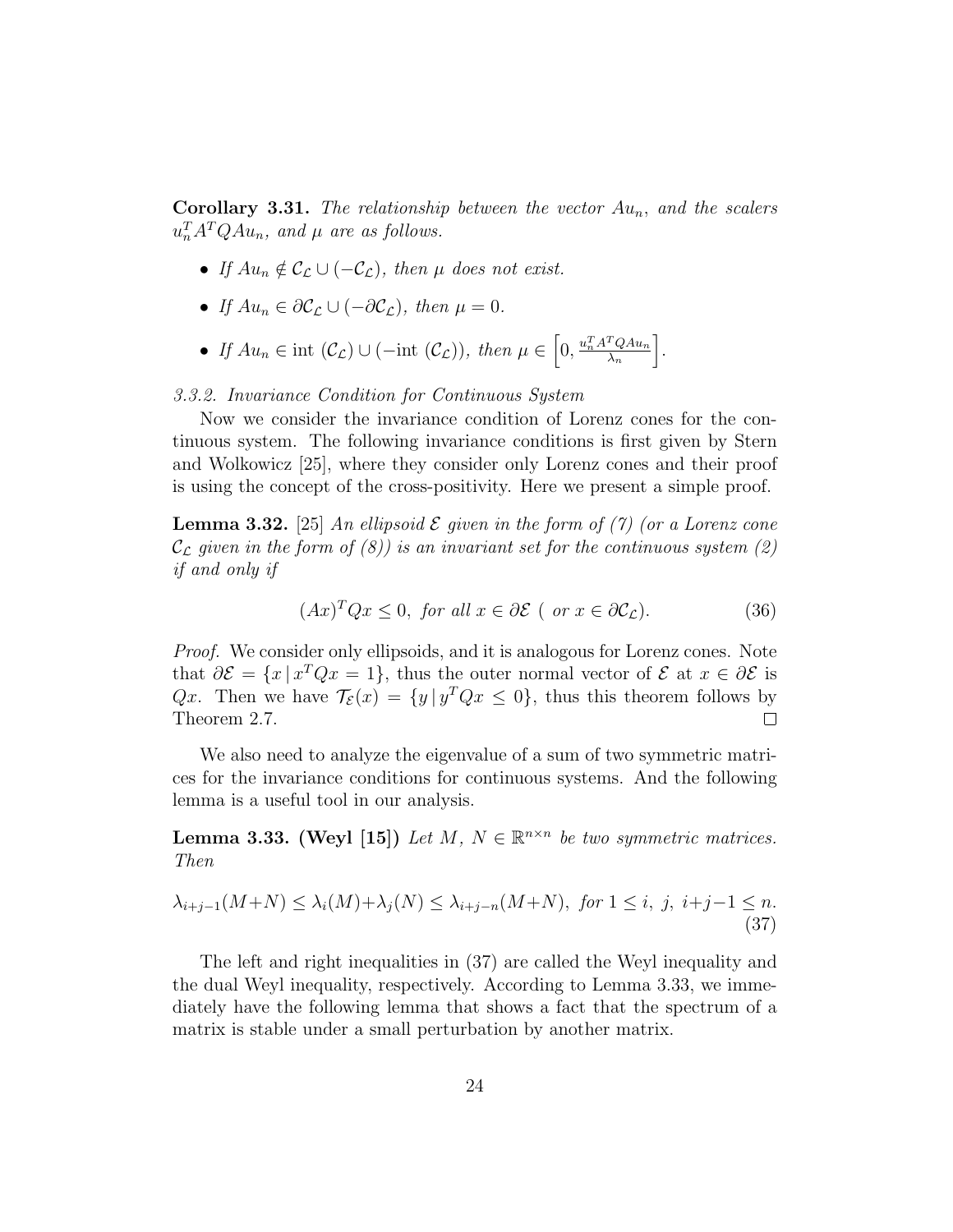**Lemma 3.34.** Let  $M$  and  $N$  be two symmetric matrices. Then

- if there exists  $a \hat{\tau} > 0$ , such that  $M + \tau N \preceq 0$ , for  $0 < \tau \leq \hat{\tau}$ , then  $M \preceq 0.$
- if  $M \prec 0$ , then there exists  $a \hat{\tau} > 0$ , such that  $M + \tau N \preceq 0$ , for  $0 < \tau < \hat{\tau}$ .

Proof. We consider only the first one, and it is analogous for the second one. If  $\lambda_1(M) \leq 0$ , then we are done. If  $\lambda_n(N) \geq 0$ , we have  $M \preceq -\tau N \preceq 0$ , then we are also done. Then for  $\lambda_n(N) = \gamma < 0$  and  $\lambda_1(M) = \delta > 0$ , we can find a sufficiently small  $\tau$ , e.g.,  $0 < \tau < \min\{\hat{\tau}, -\frac{\delta}{\alpha}\}$  $\frac{\delta}{\gamma}$ , such that  $\delta + \tau \gamma > 0$ , i.e.,  $\lambda_1(M) + \lambda_n(\tau N) > 0$ . By the dual Weyl inequality in (37) we have  $\lambda_1(M+\tau N) \geq \lambda_1(M) + \lambda_n(\tau N) > 0$ , which contradicts to  $M + \tau M \leq 0$ .  $\Box$ 

Similar to the case for discrete system, we first consider the invariance condition of the nonconvex set  $\mathcal{C}_{\mathcal{L}} \cup (-\mathcal{C}_{\mathcal{L}})$  for the continuous system.

**Theorem 3.35.** The nonconvex set  $\mathcal{C}_{\mathcal{L}} \cup (-\mathcal{C}_{\mathcal{L}})$  is an invariant set for the continuous system (2) if and only if

$$
\exists \eta \in \mathbb{R}, \text{ such that } A^T Q + QA - \eta Q \preceq 0. \tag{38}
$$

*Proof.* For the "if" part, i.e., condition (38) holds, then for every  $x \in \partial C_{\mathcal{L}} \cup$  $(-\partial \mathcal{C}_{\mathcal{L}}),$  we have  $(Ax)^TQx = (Ax)^TQx - \frac{\eta}{2}$  $\frac{\eta}{2}x^TQx=\frac{1}{2}$  $\frac{1}{2}x^T(A^TQ+QA-\eta Q)x \le$ 0. Thus, by Lemma 3.32, the set  $\mathcal{C}_{\mathcal{L}} \cup (-\mathcal{C}_{\mathcal{L}})$  is an invariant set for continuous system.

Next, we prove the "only if" part. For  $x_k \in C_{\mathcal{L}} \cup (-C_{\mathcal{L}})$ , there exists a  $\hat{\tau}$ 0, such that  $\mathcal{C}_{\mathcal{L}} \cup (-\mathcal{C}_{\mathcal{L}})$  is also an invariant set for  $x_{k+1} = (I - A\Delta t)^{-1}x_k$ , for every  $0 \leq \Delta t \leq \hat{\tau}$ . By Theorem 3.22 and  $(I - A\Delta t)^{-1} = I + A\Delta t + A^2 \Delta t^2 + \cdots$ , we have

$$
\exists \ \mu(\Delta t) \ge 0
$$
, such that  $\frac{1 - \mu(\Delta t)}{\Delta t}Q + (A^T Q + QA) + \Delta t K(\Delta t) \le 0$ ,

where  $K(\Delta t) = (A^T Q A + A^{2T} Q + Q A^2) + \Delta t (A^{2T} Q A + A^{T} Q A^2 + A^{3T} Q +$  $(QA<sup>3</sup>) + \cdots$ . Since Q and A are constant matrices, and applying the fact that  $||M + N|| \le ||M|| + ||N||$  and  $||MN|| \le ||M|| ||N||$ , we have

$$
||K(\Delta t)|| \le \sum_{i=3}^{\infty} i||Q|| ||A||^{i-1} (\Delta t)^{i-3} = ||Q|| ||A||^2 \sum_{i=0}^{\infty} (i+3)(\Delta t ||A||)^i
$$
  
= 
$$
||Q|| ||A||^2 \frac{3 - 2\Delta t ||A||}{(1 - \Delta t ||A||)^2} \le 8 ||Q|| ||A||^2,
$$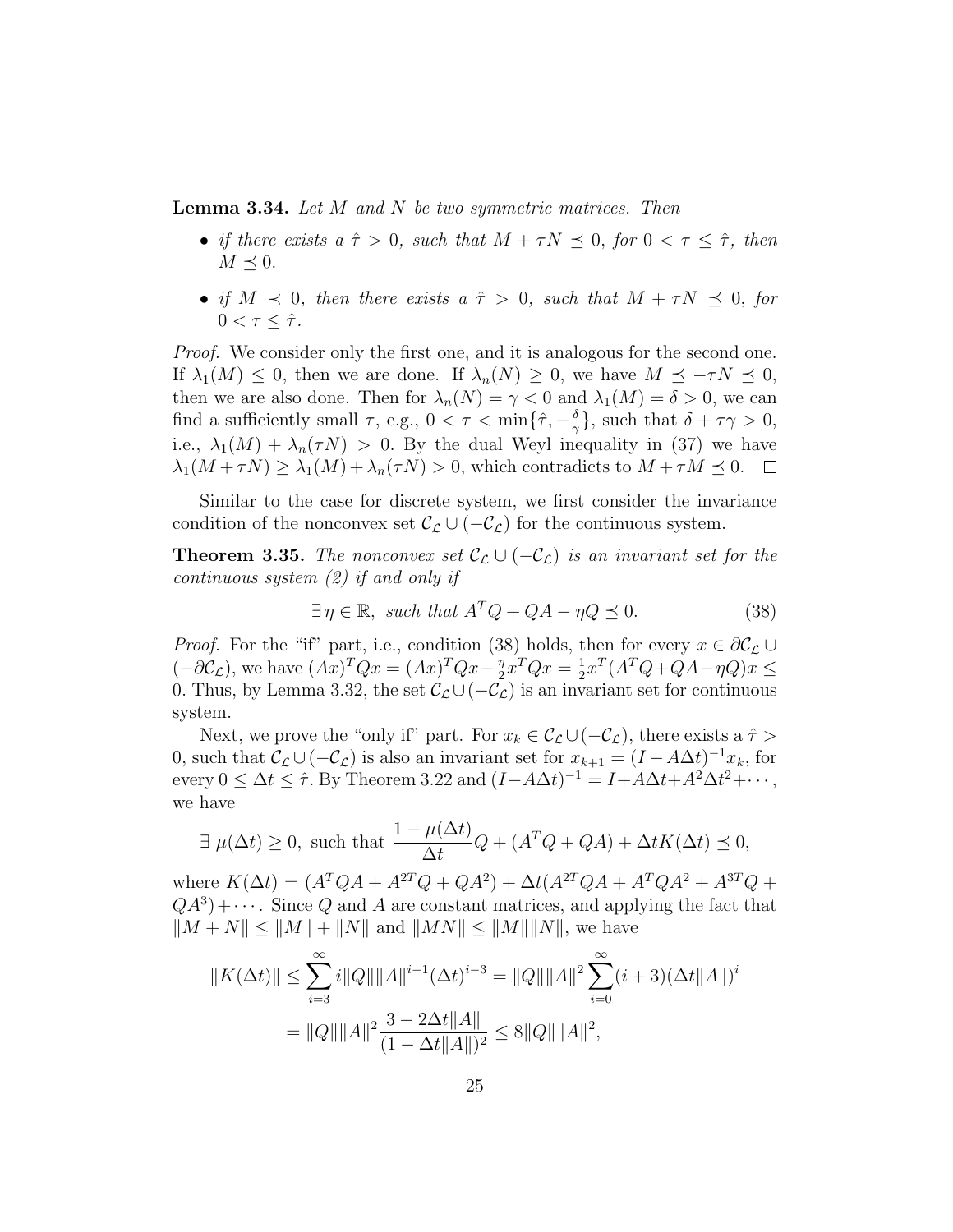where  $\Delta t \leq 0.5||A||^{-1}$  such that  $(3 - 2\Delta t ||A||)/(1 - \Delta t ||A||)^2 \leq 8$ . Also, applying the relationship between spectral radius  $\rho(A)$  and its induced norm,  $\rho(A) \leq ||A||$  (see [12]), to  $K(\Delta t)$ , we have

$$
|\lambda_i(K(\Delta t))| \le \rho(K(\Delta t)) \le ||K(\Delta t)|| \le 8||Q|| ||A||^2, \text{ for } i \in \mathcal{I}(n),
$$

i.e., the eigenvalues of  $K(\Delta t)$  are bounded. Then according to Lemma 3.34, we have

$$
\exists \,\mu(\Delta t) \ge 0, \text{ such that } \frac{1 - \mu(\Delta t)}{\Delta t} Q + A^T Q + QA \le 0,
$$

which, by letting  $\eta = \frac{\mu(\Delta t) - 1}{\Delta t}$  $\frac{\Delta t}{\Delta t}$ , is the same as (38). The proof is complete.  $\Box$ 

The approach in the proof of Theorem 3.35 can be also used to prove Theorem 3.21. The only remaining invariance condition is the one of a Lorenz cone for continuous system.

**Theorem 3.36.** A Lorenz cone  $\mathcal{C}_{\mathcal{L}}$  (or  $-\mathcal{C}_{\mathcal{L}}$ ) is an invariant set for the continuous system (2) if and only if there exists  $\eta \in \mathbb{R}$ , such that

$$
\exists \eta \in \mathbb{R}, \text{ such that } A^T Q + QA - \eta Q \preceq 0. \tag{39}
$$

*Proof.* Consider the continuous system with  $x_0 \in C_c$ , according to Theorem 3.35, the trajectory  $x(t)$  will stay in  $\mathcal{C}_{\mathcal{L}} \cup (-\mathcal{C}_{\mathcal{L}})$  if condition (38) is satisfied. If  $x(t)$  would move over to  $-\mathcal{C}_{\mathcal{L}}$ , then  $x(t)$  must go through the origin, i.e.,  $x(t^*) = 0$  for some  $t^* \geq 0$ . Note that  $x(t) = e^{A(t-t^*)}x(t^*) = 0$  for any  $t > t^*$ , i.e., the origin is an equilibrium point, which means  $\mathcal{C}_{\mathcal{L}}$  is an invariant set for the continuous system. Thus the theorem is immediate.  $\Box$ 

In fact, a direct proof of Theorem 3.36 can be given as follows: one can also prove that the second and third conditions in (31) by choosing sufficiently small  $\Delta t$ . To be specific, for the second condition in (31), we have

$$
u_n^T (I - \Delta t A)^{-1} u_n \ge 0, \text{ if and only if } ||u_n||^2 + \sum_{i=1}^{\infty} (\Delta t)^i u_n^T A^i u_n \ge 0, \quad (40)
$$

where the second term, when  $\Delta t < ||A||^{-1}$ , can be bounded as follows:  $\left|\sum_{i=1}^{\infty}(\Delta t)^{i}u_{n}^{T}A^{i}u_{n}\right|\leq\|u_{n}\|^{2}\frac{\Delta t\|A\|}{(1-\Delta t\|A\|)}$  $\frac{\Delta t ||A||}{(1-\Delta t ||A||)}$ . Thus, we can choose  $\Delta t < 0.5 ||A||^{-1}$ ,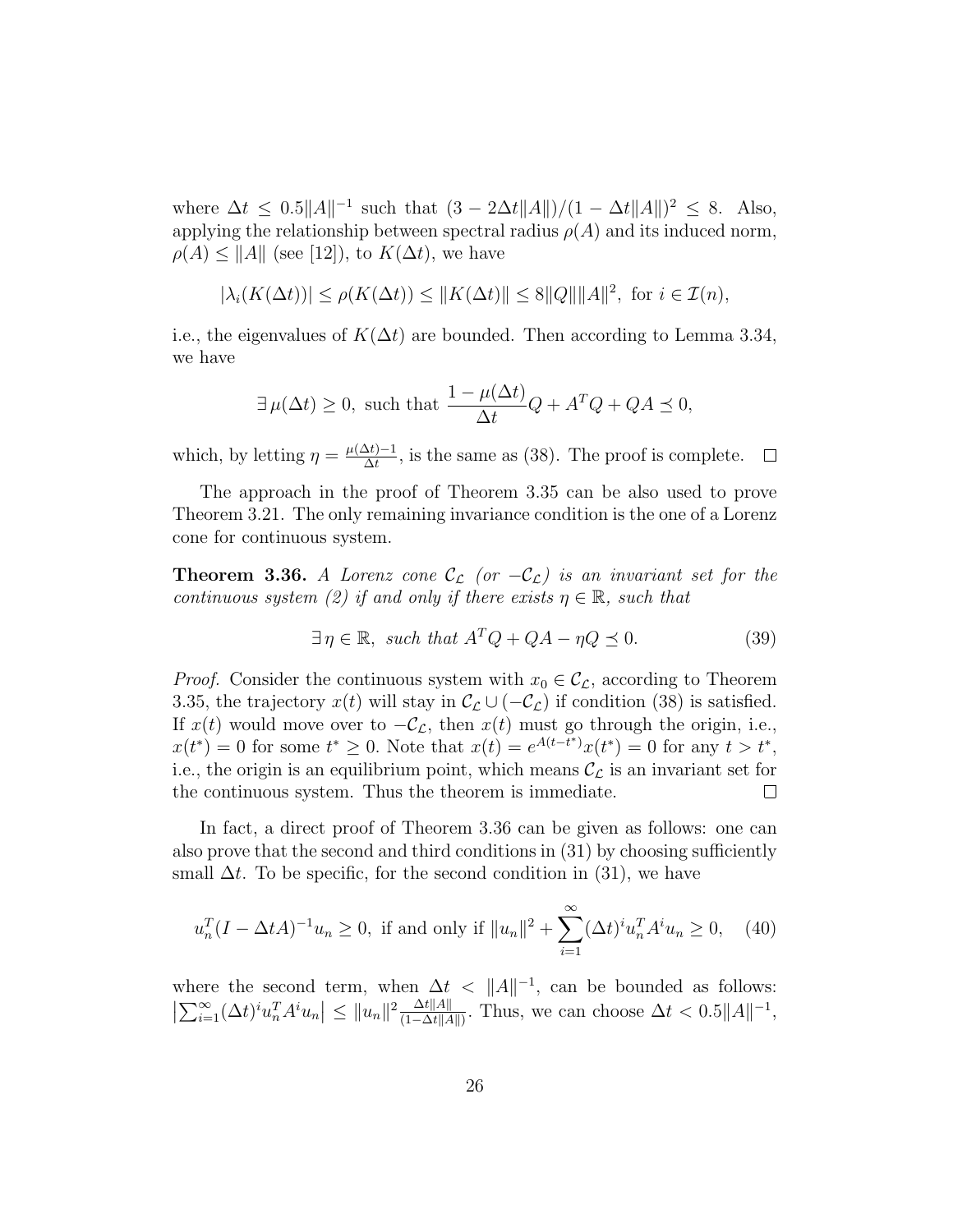such that condition (40) holds. Similarly, the third condition in (31) can be transformed to

$$
u_n^T (I - \Delta t A)^{-1} Q^{-1} (I - \Delta t A)^{-T} u_n \le 0, \text{ if and only if } \frac{1}{\lambda_n} \|u_n\|^2 + K(\Delta t) \le 0,
$$
\n(41)

where we use the fact that  $u_n$  is the eigenvector corresponding to the eigenvalue  $\lambda_n^{-1}$  of  $Q^{-1}$ , and  $K(\Delta t) = \Delta t u_n^T (AQ^{-1} + Q^{-1}A^T) u_n + (\Delta t)^2 u_n^T (AQ^{-1}A +$  $A^2Q^{-1} + Q^{-1}A^{2T}$ ) $u_n + \cdots$ . We note that inertia $\{Q\} = \{n-1, 0, 1\}$  implies inertia $\{Q^{-1}\}\} = \{n-1,0,1\}$ , then we have that  $Q^{-1}$  exists, which yields the following:  $|K(\Delta t)| \leq ||u||^2 (2\Delta t ||A|| ||Q^{-1}|| + 3\Delta t^2 ||A||^2 ||Q^{-1}|| + \cdots) =$  $||u||^2 ||Q^{-1}|| \frac{2\Delta t ||A|| - (\Delta t ||A||)^2}{(1-\Delta t ||A||)^2}$  $\frac{t||A||-(\Delta t||A||)^2}{(1-\Delta t||A||)^2}$ . We can choose  $\Delta t \leq \min\{0.5||A||^{-1}, (||A||(1-\Delta t||A||)^2)\}$  $4\lambda_n ||Q^{-1}||^{-1}$ , such that (41) holds. In fact,

$$
\frac{1}{\lambda_n} \|u_n\|^2 + K(\Delta t) \le \|u_k\|^2 \Big(\frac{1}{\lambda_n} + \|Q^{-1}\| \frac{2\Delta t \|A\| - (\Delta t \|A\|)^2}{(1 - \Delta t \|A\|)^2}\Big)
$$
  

$$
\le \|u\|^2 \Big(\frac{1}{\lambda_n} + \|Q^{-1}\| \frac{4\Delta t \|A\|}{1 - \Delta t \|A\|}\Big) \le 0.
$$

Condition (39) is the same as the one presented in [25], whose proof is much more complicated than ours. Finding the value of  $\eta$  in Theorem 3.35 and 3.36 is essentially a semidefinite optimization problem. For example, we can use the following semidefinite optimization problem:

$$
\begin{array}{ll}\n\max & \eta\\
\text{s.t.} & A^T Q + QA - \eta Q \preceq 0.\n\end{array} \tag{42}
$$

When the optimal solution  $\eta^*$  is nonnegative, we can claim that the Lorenz cone is an invariant set for the continuous system. Various celebrated SDO solvers, e.g., SeDuMi, CVX, and SDPT3, can be used to solve SDO problem (42).

Corollary 3.37. If condition (38) and (39) hold, then

$$
\max_{1 \le i \le n-1} \left\{ u_i^T (A^T + A) u_i \right\} \le \eta \le u_n^T (A^T + A) u_n. \tag{43}
$$

Proof. The proof is similar to the one presented in the proof of Corollary 3.24 by noting that  $u_i^T(A^T Q + QA)u_i = 2(Au_i)^T Qu_i$ , and  $Qu_i = \lambda_i u_i$ .  $\Box$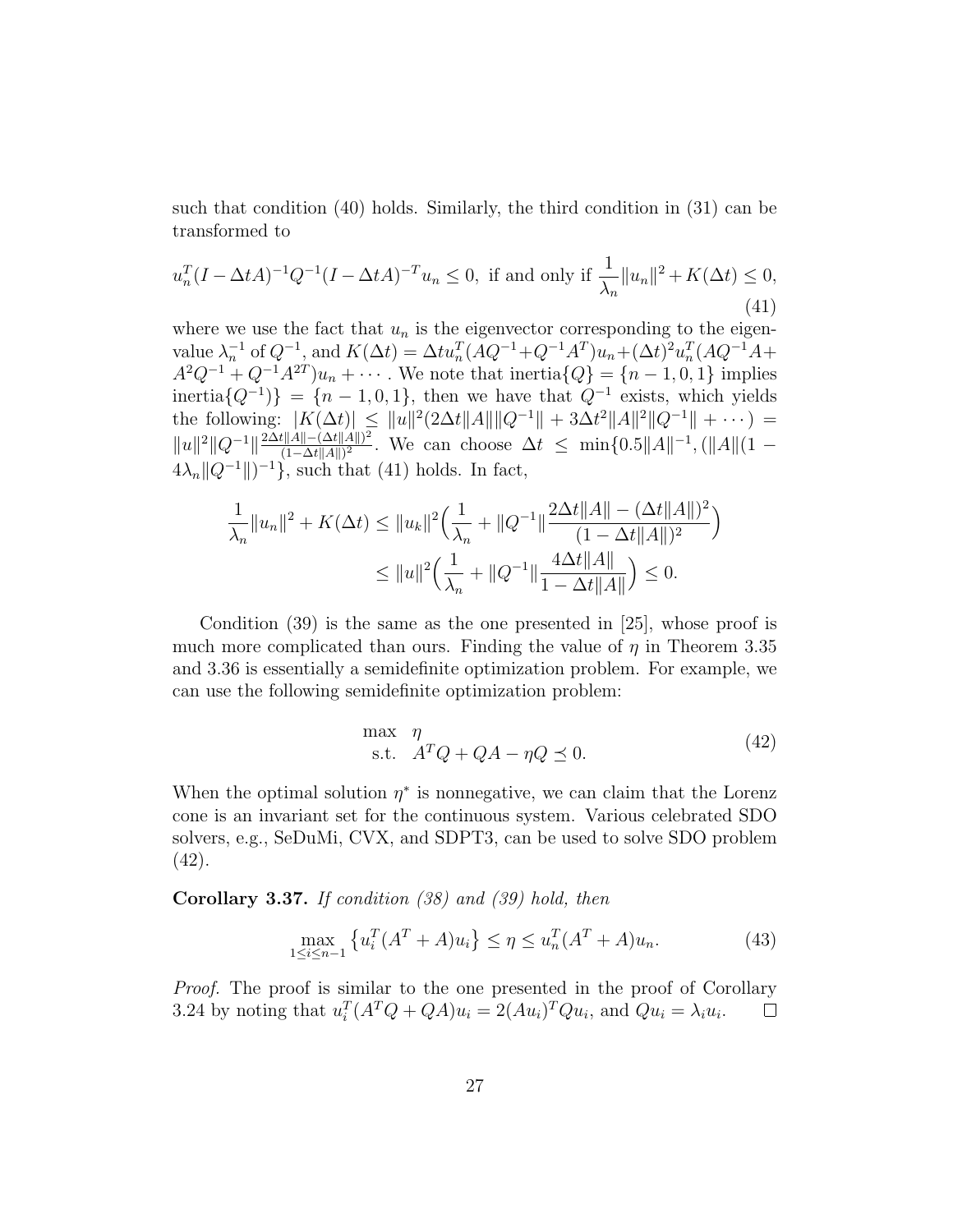#### 4. Examples

In this section, we present some simple examples to illustrate the invariance conditions presented in Section 3. Since it is straightforward for discrete systems, we only present examples for continuous systems. The following two examples consider polyhedral sets for continuous systems.

**Example 4.1.** Consider the polyhedron  $\mathcal{P} = \{(\xi, \eta) | \xi + \eta \leq 1, -\xi + \eta \leq 1\}$  $1, \xi - \eta \leq 1, -\xi - \eta \leq 1$ , and the continuous system  $\xi = -\xi, \eta = -\eta$ .

The solution of the system is  $\xi(t) = \xi_0 e^{-t}$ ,  $\eta(t) = \eta_0 e^{-t}$ , so  $(\xi(t), \eta(t)) \in \mathcal{P}$ for all  $t \geq 0$ , i.e., the polyhedron is an invariant set for the continuous system. This can also be verified by Theorem 3.6. We have

$$
H = -I_4, \ G = \begin{bmatrix} 1 & 1 \\ -1 & 1 \\ 1 & -1 \\ -1 & -1 \end{bmatrix}, \ b = \begin{bmatrix} 1 \\ 1 \\ 1 \\ 1 \end{bmatrix}, \ A = -I_2,
$$

which satisfy  $HG = GA$  and  $Hb \leq 0$ . Thus Theorem 3.6 yields that  $\mathcal P$  is an invariant set for this continuous system.

**Example 4.2.** Consider the polyhedral cone  $\mathcal{C}_p$  generated by the extreme rays  $x^1 = (1, 1, 1)^T, x^2 = (-1, 1, 1)^T, x^3 = (1, -1, 1)^T,$  and  $x^4 = (-1, -1, 1)^T$ , and the continuous system  $\dot{\xi} = \xi, \dot{\eta} = \eta, \dot{\zeta} = \zeta.$ 

The solution of the system is  $\xi(t) = \xi_0 e^t$ ,  $\eta(t) = \eta_0 e^t$ ,  $\zeta(t) = \zeta_0 e^t$ , thus one can easily verify that the polyhedral cone is an invariant set for this continuous system. This can also be verified by Corollary 3.14. We have

$$
X = \begin{bmatrix} 1 & -1 & 1 & -1 \\ 1 & 1 & -1 & -1 \\ 1 & 1 & 1 & 1 \end{bmatrix}, \ \tilde{L} = I_4, \ A = I_3,
$$

which satisfy that  $X\tilde{L} = AX$ . Thus Corollary 3.14 yields that  $\mathcal{C}_{\mathcal{P}}$  is an invariance set for this continuous system.

The following two examples consider ellipsoids and Lorenz cones for continuous systems.

**Example 4.3.** Consider the ellipsoid  $\mathcal{E} = \{(\xi, \eta) | \xi^2 + \eta^2 \leq 1\}$ , and the system  $\dot{\xi} = -\eta, \dot{\eta} = \xi$ .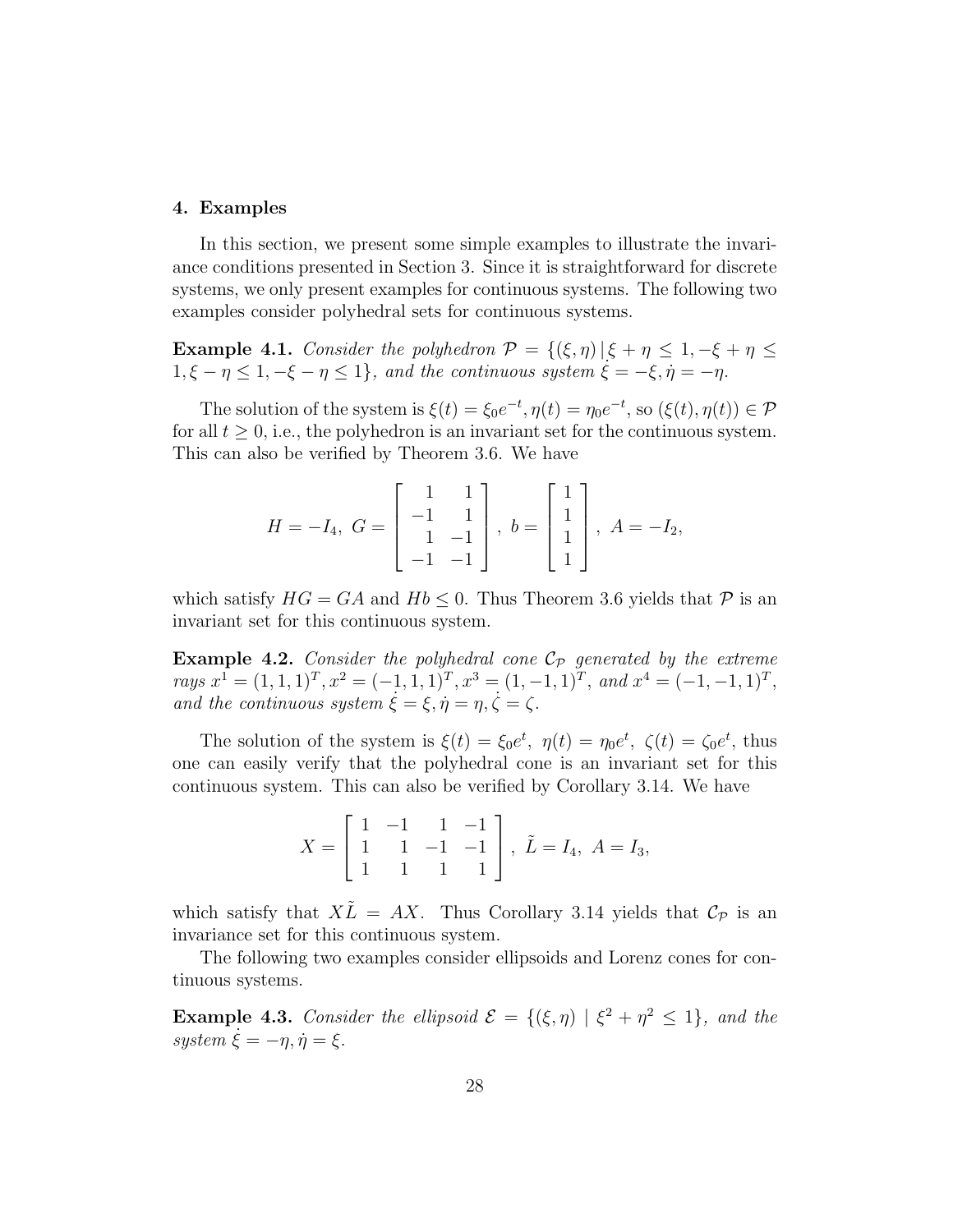The solution of the system is  $\xi(t) = \alpha \cos t + \beta \sin t$  and  $\eta(t) = \alpha \sin t - \beta \sin t$  $\beta \cos t$ , where  $\alpha, \beta$  are two parameters depending on the initial condition. The solution trajectory is a circle, thus the system is invariant on this ellipsoid. Also, we have

$$
A = \begin{bmatrix} 0 & -1 \\ 1 & 0 \end{bmatrix}, \ Q = I_2, \ A^T Q + Q A = \begin{bmatrix} 0 & 0 \\ 0 & 0 \end{bmatrix} \preceq 0,
$$

which shows that, according to Theorem 3.21, the ellipsoid is an invariant set for this continuous system.

**Example 4.4.** Consider the Lorenz cone  $\mathcal{C}_{\mathcal{L}} = \{(\xi, \eta, \zeta) \mid \xi^2 + \eta^2 \leq \zeta^2, \zeta \geq \zeta^2\}$ 0}, and the system  $\dot{\xi} = \xi - \eta, \dot{\eta} = \xi + \eta, \dot{\zeta} = \zeta$ .

The solution is  $\xi(t) = e^t(\alpha \cos t + \beta \sin t), \eta(t) = e^t(\alpha \sin t - \beta \cos t)$ and  $\zeta(t) = \gamma e^t$ , where  $\alpha, \beta, \gamma$  are three parameters depending on the initial condition. It is easy to verify that this Lorenz cone is an invariant set for the continuous system. Also, by letting  $\eta \leq -2$ , we have

$$
A = \begin{bmatrix} 1 & -1 & 0 \\ 1 & 1 & 0 \\ 0 & 0 & 1 \end{bmatrix}, Q = I_3, A^T Q + QA + \eta Q = \begin{bmatrix} \eta + 2 & 0 & 0 \\ 0 & \eta + 2 & 0 \\ 0 & 0 & \eta + 2 \end{bmatrix} \preceq 0,
$$

which shows that, according to Theorem 3.36, the Lorenz cone is an invariant set for this continuous system.

### 5. Conclusions

The study of invariant sets for dynamical systems is an important topic both for the theory and computational practice in control theory and numerical analysis. In this paper, we consider four convex sets as invariant set for both linear continuous and discrete systems, which have significant implementations in the real world problems. Specifically, four convex sets are polyhedra, polyhedral cones, ellipsoids, and Lorenz cones, all of which are extensively studied in optimization theory. Sufficient and necessary conditions under which a discrete or continuous system is invariant on each of these convex sets are presented in a general, and unified approach. We first consider discrete systems, followed by continuous systems. We develop the connection between discrete systems and continuous systems by using the forward or backward Euler methods. This paper not only presents the invariance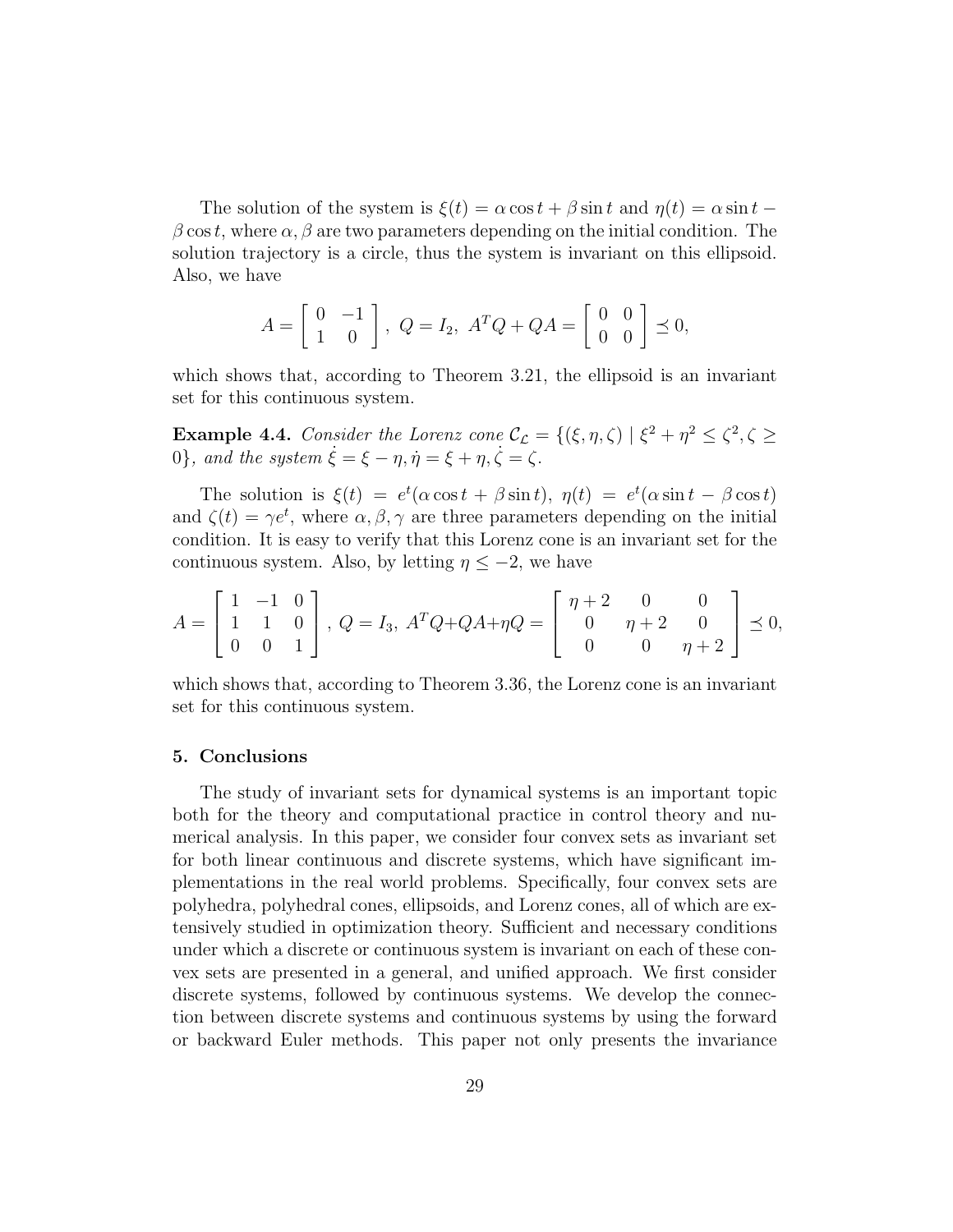conditions of the four convex sets for continuous and discrete systems by using simple proofs, but also establishes a framework, which may be used for other convex sets as invariant sets, to derive the invariance conditions for both continuous and discrete systems.

We also show that by applying the S-lemma one can extend invariance conditions to any set represented by a quadratic inequality. Such sets include nonconvex and unbounded sets. The future research interests mainly focus on two directions. The first one is extending the results in our paper to nonlinear dynamical systems and other sets. The second one is exploring the applications of the results in our paper in control and other fields.

# Acknowledgments

This research is supported by a Start-up grant of Lehigh University and by TAMOP-4.2.2.A-11/1KONV-2012-0012: Basic research for the development of hybrid and electric vehicles. The TAMOP Project is supported by the European Union and co-financed by the European Regional Development Fund.

## References

- [1] Aliluiko, A., Mazko, O., 2006. Invariant cones and stability of linear dynamical systems. Ukrainian Mathematical Journal 58 (11), 1635–1655.
- [2] Bellman, R., 1987. Introduction to Matrix Analysis, 2nd Edition. SIAM Studies in Applied Mathematics, Philadelphia.
- [3] Birkhoff, G., 1967. Linear transformations with invariant cones. The American Mathematical Monthly 74 (3), 274–276.
- [4] Bitsoris, G., 1988.. On the positive invariance of polyhedral sets for discrete-time systems. System and Control Letters 11 (3), 243–248.
- [5] Bitsoris, G., 1988.. Positively invariant polyhedral sets of discrete-time linear systems. International Journal of Control 47 (6), 1713–1726.
- [6] Blanchini, F., 1995. Nonquadratic Lyapunov functions for robust control. Automatica 31 (3), 451–461.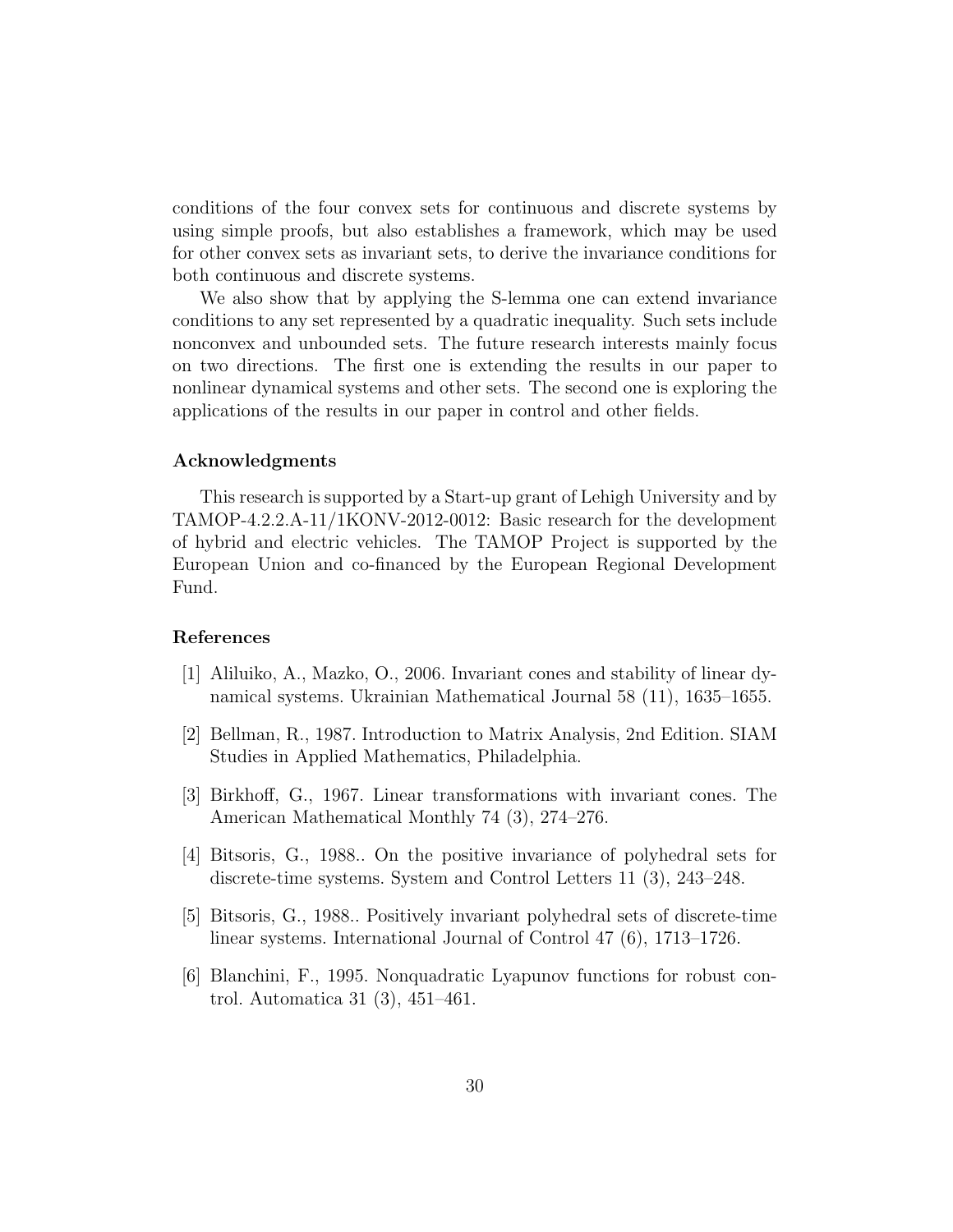- [7] Blanchini, F., 1999. Set invariance in control. Automatica 35 (11), 1747– 1767.
- [8] Blanchini, F., Miani, S., 1998. Constrained stabilization via smooth Lyapunov functions. Systems and Control Letters 35 (3), 155–163.
- [9] Boyd, S., Ghaoui, L., Feron, E., Balakrishnan, V., 1994. Linear Matrix Inequalities in System and Control Theory. SIAM Studies in Applied Mathematics, Philadelphia.
- [10] Boyd, S., Vandenberghe, L., 2004. Convex Optimization. Cambridge University Press, New York.
- [11] Castelan, E., Hennet, J., 1993. On invariant polyhedra of continuoustime linear systems. IEEE Transactions on Automatic Control 38 (11), 1680–1685.
- [12] Derzko, N., Pfeffer, A., 1965. Bounds for the spectral radius of a matrix. Mathematics of Computation 19 (89), 62–67.
- [13] Grant, M., Boyd, S., Nov., 2012. CVX Research. http://cvxr.com/ cvx/.
- [14] Hiriart-Urruty, J., Lemaréchal, C., 1993. Convex Analysis and Minimization Algorithms I. Springer-Verlag, New York.
- [15] Horn, R., Johnson, C., 1990. Matrix Analysis. Cambridge University Press, Cambridge.
- [16] Horváth, Z., 2004. On the positivity of matrix-vector products. Linear Algebra and its Applications 393, 253–258.
- [17] Horváth, Z., Song, Y., Terlaky, T., 2013. Invariance preserving discretizations of dynamical systems. Lehigh University Report.
- [18] Lin, Z., Saberi, A., Stoorvogel, A., 1996. Semi-global stabilization of linear discrete-time systems subject to input saturation via linear feedback - An ARE-based approach. IEEE Transactions on Automatical Control 41 (8), 1203–1207.